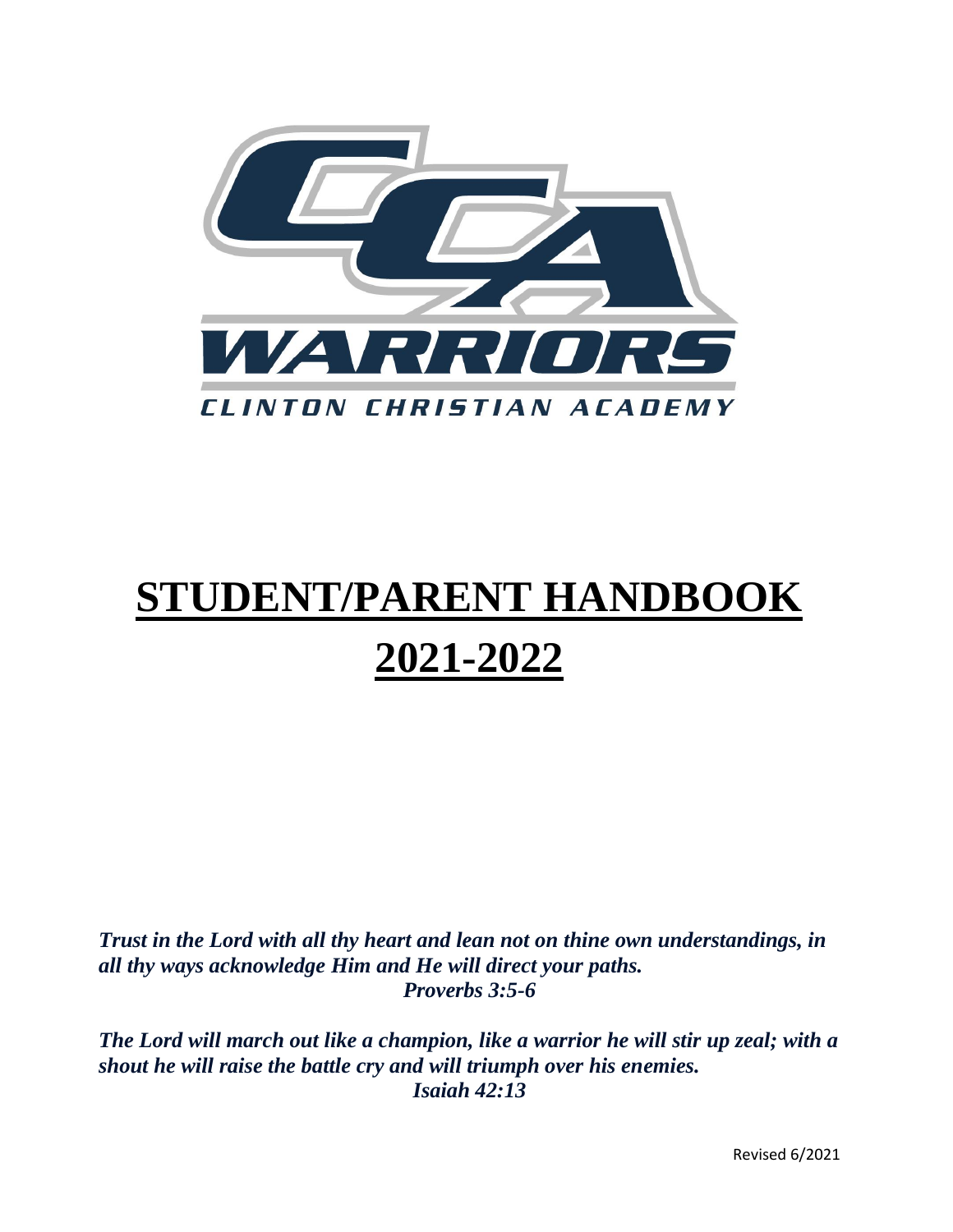Clinton Christian Academy Parents and Students,

This Parent/Student Handbook has been compiled to articulate community expectations at CCA. Like a family, there are guidelines and expectations that are in place so CCA has the ability to teach students self-discipline, sense of community and responsibility as well as establishing a reputation in our community to "impact the world for Christ!" Our mission is to create a nurturing environment, and part of that process involves creating a healthy tone and climate with appropriate boundaries. This allows students to have freedom within those boundaries and helps the school run in a manner conducive to educating students.

Due to the many guidelines, practices, and procedures articulated in this Handbook, covering everything from carline to student discipline to academics, it is important that every family read the handbook to understand its contents. Revisions to the Student/ Parent Handbook are made each year. While our hope is that all areas of life at CCA have been covered, there may be errors, misprints, omissions, or other issues that arise unforeseen at the time of the latest revision. When this occurs, every effort will be made to communicate the changes or corrections as soon as reasonably possible.

The goal of this handbook is not to overwhelm our students with "rules" but rather to communicate up front the boundaries that have been set for our school. The goal is that we, as individuals and as a school, glorify God by living in an orderly and dignified manner to honor Him.

God Bless,

Clinton Christian Academy Administration and Board

## Administration

Dr. Phillip H. Broome, Headmaster Josh Zeitz, High School Principal/Athletic Director Natalie King, Guidance Counselor/Admissions Mary Schram, Director of Finance Patrice Roberson, Office Manager/Admissions, 601-910-5990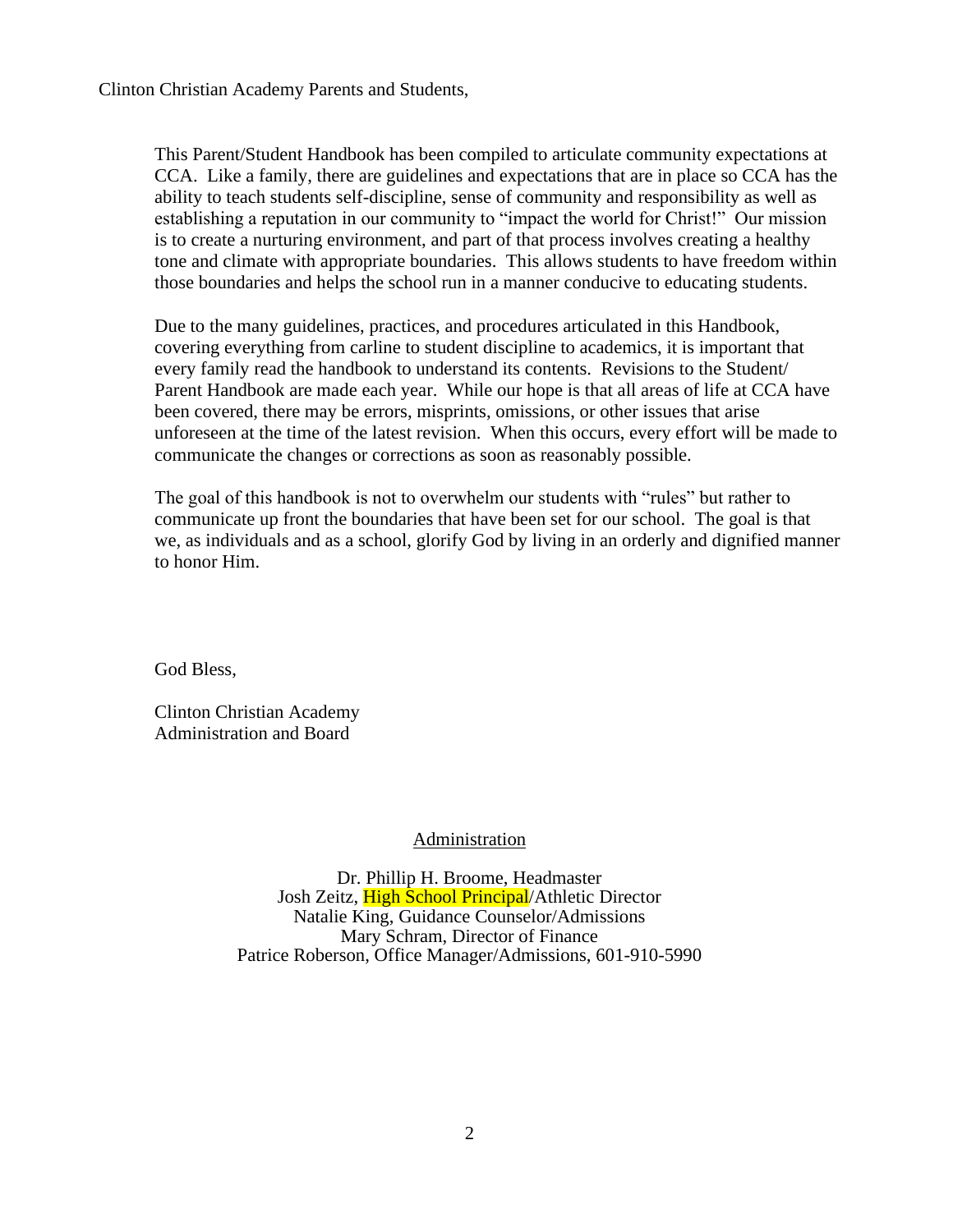# Table of Contents

| LOST AND FOUND | 14 |
|----------------|----|
|                |    |
|                |    |
|                |    |
|                |    |
|                |    |
|                |    |
|                |    |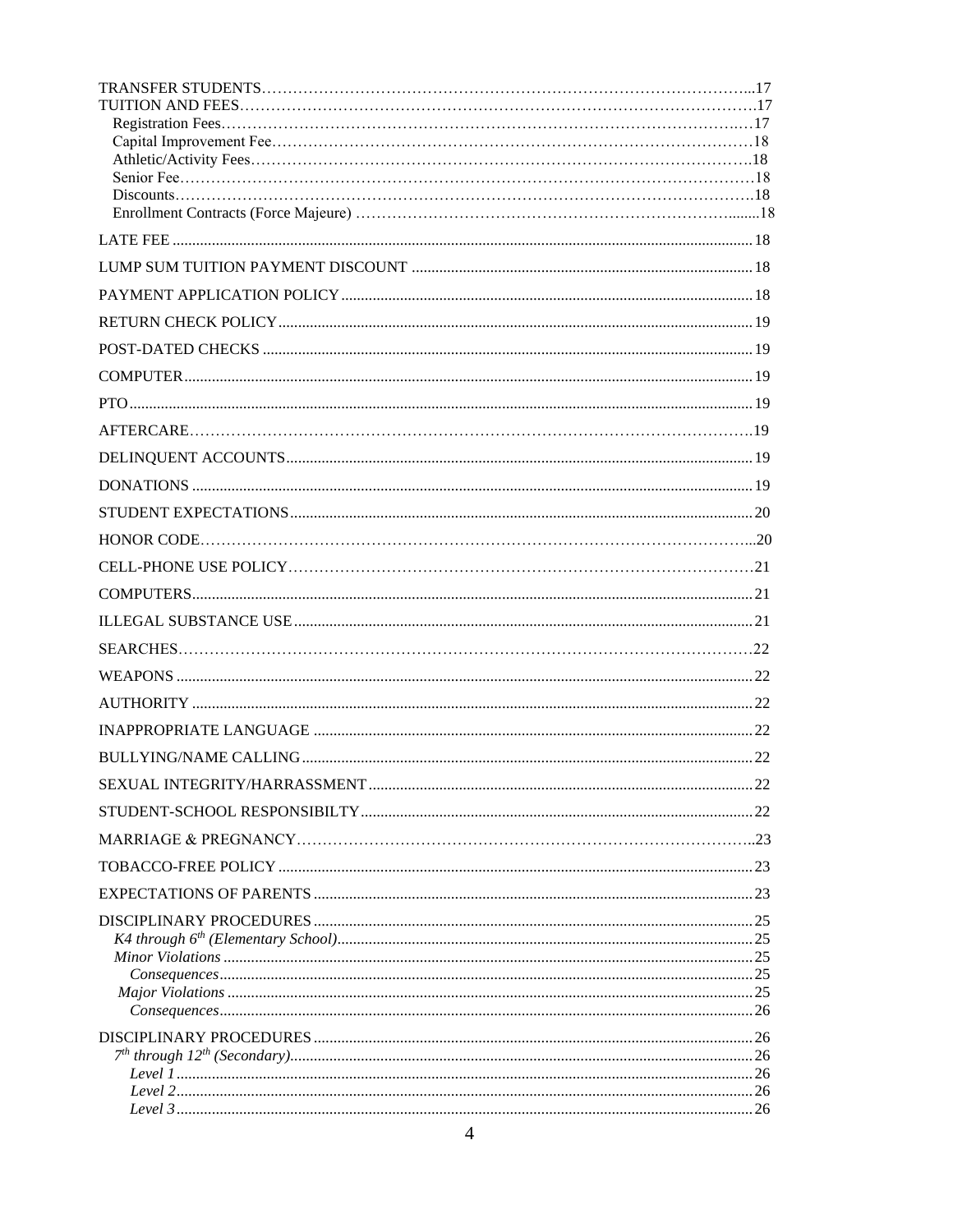| $\mathcal{L}$ |  |
|---------------|--|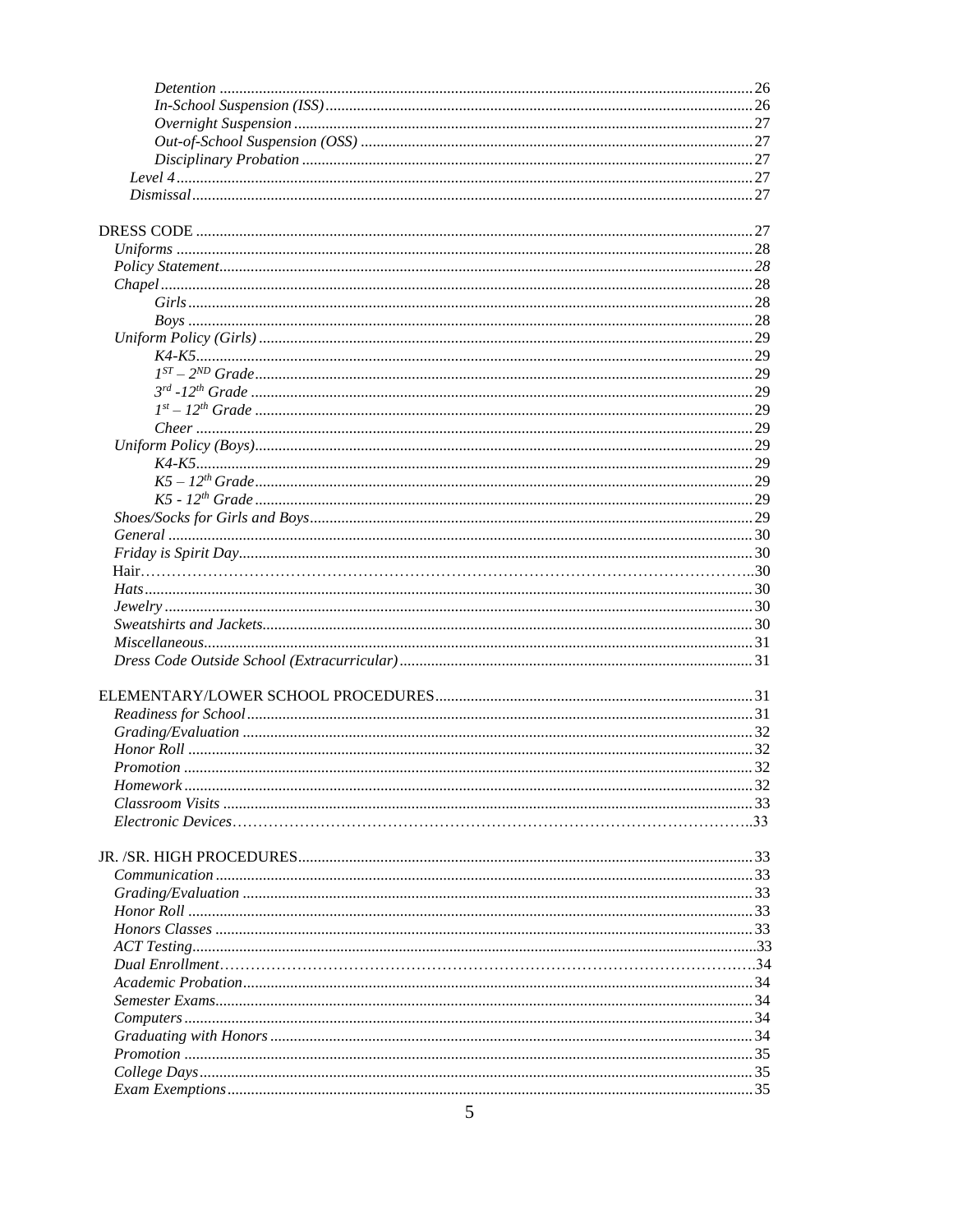# **SETTING UP ACTIVE PARENT**

One of the ways which we keep our parents informed of their children's progress is through ActiveParent. In order to set up your account, please follow these instructions:

- On your search bar, type in cca.active parent.net
- Make sure that is all that is typed on the search bar. Do not have http://.
- Set up account following instructions. It will notify us, and your account will be activated by the school. This process normally takes one to two business day.
- Account will enable you to view:
	- Grades
	- Discipline
	- Attendance

# **STUDENT HANDBOOK DISCLAIMER**

This student handbook focuses on the policies and procedures that are important to Clinton Christian Academy. Questions concerning policies and procedures listed should be directed to your Teacher, Counselor or Headmaster. While every effort is made to provide accurate and current information, Clinton Christian Academy reserves the right to revise at any time, and without notice, statements in this handbook concerning rules, policies, fees, curricula, courses, or other matters.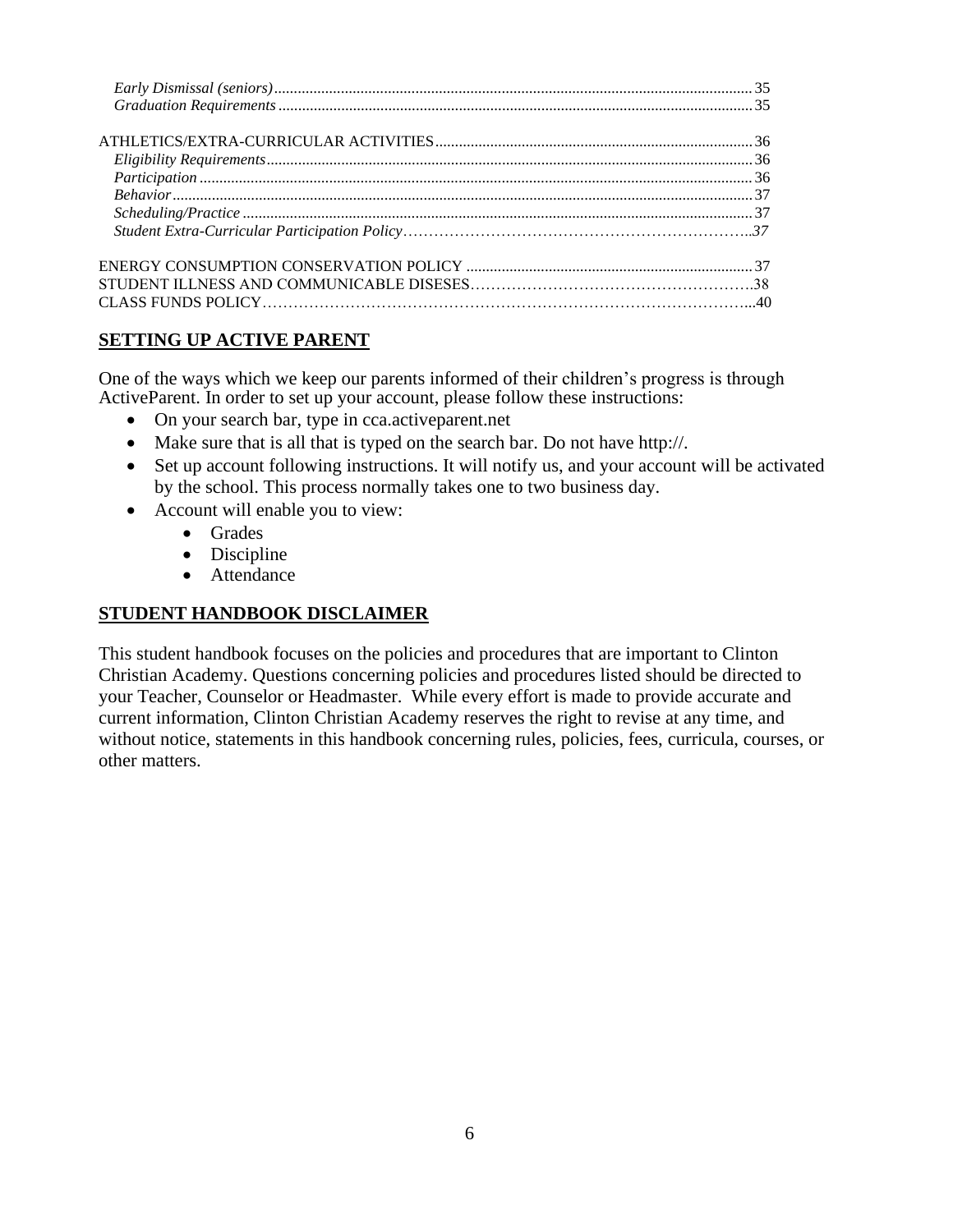## **MISSION STATEMENT**

The mission of CCA is to educate every student for lifelong success and to enrich them with Christian purpose. The board of trustees, administrators, and teachers, supported by the parents, shall create a Christian learning atmosphere with a physically, spiritually, and emotionally safe environment for the following to prosper:

- An opportunity to hear the Gospel as stated in John 3:16
- An opportunity to see the Christian Faith lived out
- An opportunity for Academic excellence
- An opportunity to be a part of Community Outreach
- An opportunity to be a part of organized sports

Clinton Christian Academy is an independent, co-educational, self-governing, interdenominational, non-profit, college preparatory, Christian day school for students in grades K4 (4 years of age) through grade twelve. The school believes that the integration of faith, as found in the Word of God, and learning are essential for excellence in education. The school does not discriminate on the basis of sex, race, color, or national origin in the administration of its educational programs, admission policies, financial aid policies, employment practices or other school-administered programs.

# **HISTORY**

Clinton Christian Academy was founded in the spring of 2008 by a group of caring parents who felt strongly that the families of Clinton should have a Christian, parent-driven, educational alternative for their children. After a long and at times crazy summer, the doors of CCA opened for the first day of school on September 5, 2008. This was not accomplished through one person, but through a group of many and ONLY through GOD opening door after door for this school to happen. It is their prayer that God will continually grow HIS school through the active participation and support of our school families and community.

## **ACCREDITATION**

Clinton Christian Academy is accredited by the Southern Association of Colleges and Schools (SACS) and the Mississippi Association of Independent Schools (MAIS). These are the same organizations which accredit all private schools in Mississippi. School credits from CCA are recognized nationwide from all public and private schools.

## **SCHOOL GOVERNANCE**

Clinton Christian Academy operates as a 501(c) (3) non-profit corporation.

Clinton Christian Academy is governed by a board of directors who are responsible for the operations of the school. Under the leadership of the Lord Jesus Christ through His Word and fervent prayer, this board has ensured Clinton Christian Academy has remained true to its charter.

By His guidance, the Board of Trustees establishes school policies and manages its general affairs. It acts as the overseer of the school mission and is its strategic decision-maker,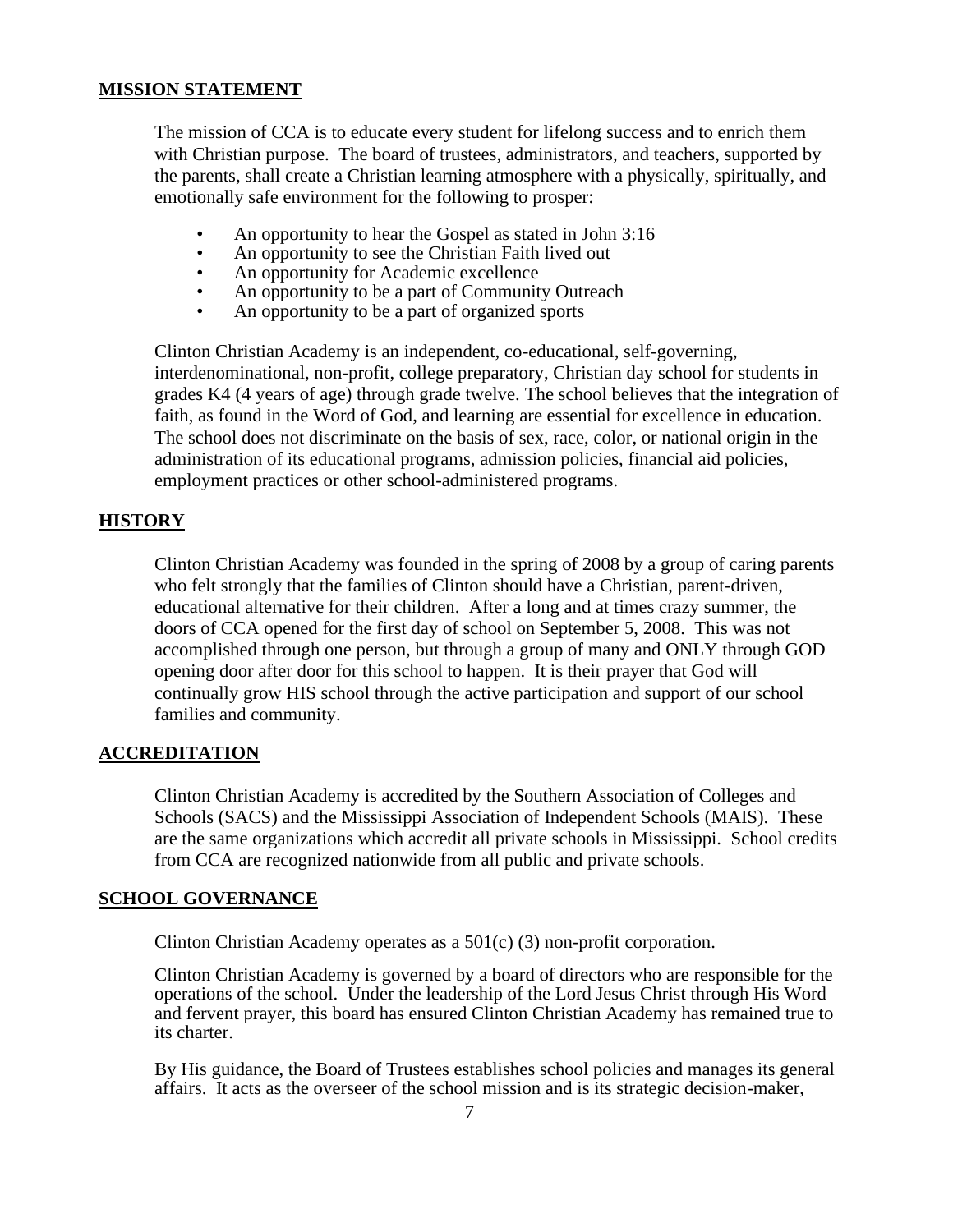formulating long-range policies whose fulfillment is delegated to the administrators, as is the day-to-day well-being of school operations. The school administrators operate, interpret, and execute the appointed purposes of the Board and, therefore, manage, but does not direct, the operations of Clinton Christian Academy.

The Board of Trustees is currently comprised of nine members, each of whom are elected and may serve up to two consecutive three-year terms. The terms will be staggered to ensure board continuity. The Board will meet quarterly. Persons who wish to place items on the agenda may do so by contacting the administrators or Board Chairman. All requests must be submitted at least seven (7) days prior to the meeting. Additional details on the Board's functions and policies may be obtained in the school office. Î

The Board of Directors (BOD) of Clinton Christian Academy establishes policy, sets goals, and evaluates the affairs of the school. If you have a need to contact the board, there is a link on the CCA website. The BOD consists of the following:

## **Sam Bryson (President), Brian Daniel, Sean Meadows, Renee Neblett, Nicole Skinner, Patrick Tatum, Brian Weeks, Jennifer Wentworth, Melissa Woods**

## **ATTENDANCE POLICY**

School attendance is required by Clinton Christian Academy, its accrediting agencies, MAIS, and by Mississippi law. Research has found that a high correlation exists between regular attendance and student success at school. For the general welfare of all students, for each to do well, and for all to benefit from the educational opportunities available, a student must be in school and have a good attendance record. Secondary students are expected to be present and punctual at school each day and are responsible for attending all classes, reporting on time, and making up missed work due to an absence. Missing class may severely hinder a student's ability to master subject matter and may be reflected in quarterly grades.

Students may not miss more than 20 days in a school year, whether excused or unexcused, in any class and receive credit. This is an MAIS and CCA guideline. Exceptions may be granted by the board only in extreme medically related situations.

#### **ABSENCES**

A record of attendance is taken at the beginning of each school day. When a student is absent for any reason the school office must be notified by phone between 8:15 and 10:00 a.m. Unless the absence has been previously approved by the administrator, parents must notify the school when their children are absent. Due to safety concerns, the school enforces this provision to the fullest extent possible, including calling parents at home to verify a child's absence.

When a student arrives at school after an absence, he/she is required to report directly to the office and provide a note signed by the parent or guardian explicitly stating the reason(s) for the absence. The student will receive a class admit slip which must be presented to each teacher in whose class the student was absent. If a parent does not contact the school or the student fails to bring a written excuse by the second day following his/her return, the absence will be recorded as unexcused. Failure to provide a parent's note will result in the student being deemed truant. Students are marked absent after missing more than one-half  $(\frac{1}{2})$  of the class period.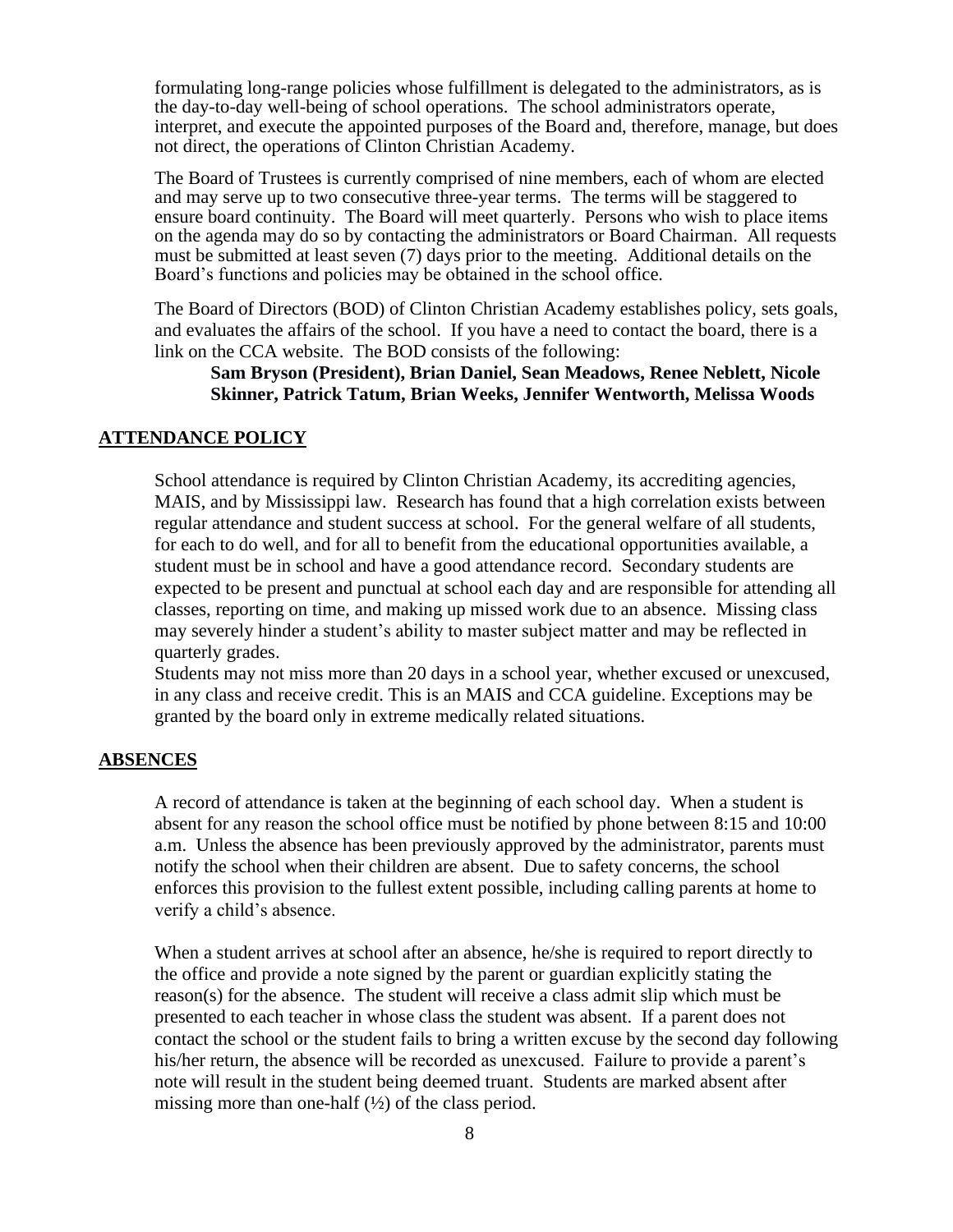**Excused Absences** - Absences will be considered excused for the following reasons only:

- Illness.
- Involvement in an accident.
- Bereavement/funeral in the immediate family.
- Medical appointments.
- Participation in school-approved programs outside the school.
- Pre-arranged absences for which administrative approval has been given to include vacations and religious activities.

**Note**: To participate in extra-curricular activities a student must be present for at least **four** full class periods during the day of the activity. If the activity is on a weekend, the student must be present for four full periods on the preceding school day closest to the activity. This includes school activities such as Homecoming, Prom, and competitions. All appeals with medical excuses can be made to the Headmaster.

**Unexcused Absences -** Absences from school with the knowledge of the parent, but without prior approval from the school or for reasons other than those permitted for excused absences, are considered unexcused.

- Visiting friends or relatives
- Hair Cuts
- Photography Appointments,
- Skiing
- Hunting/Fishing
- Shopping
- Any other reasons unacceptable to the school. *Three un-excused tardies will result in an unexcused absence for that class.*

**School-Sponsored Absences** - Absences due to school-sponsored events are considered exempt and are not recorded on a student's attendance record.

- Choir
- Speech, spelling and drama performances and festivals.
- CCA athletic competitions.
- Field trips for school clubs or class activities.
- School-sanctioned ministry/service projects.
- Appointments with the school administrator, teachers, and counselors.
- Approved Senior College Visits.

**Note:** Students shall make arrangements with their teachers **prior** to missing class for school activities to get their assignments. Students are responsible for any and all schoolwork missed and should be ready to turn in any missed assignments the first day back in class.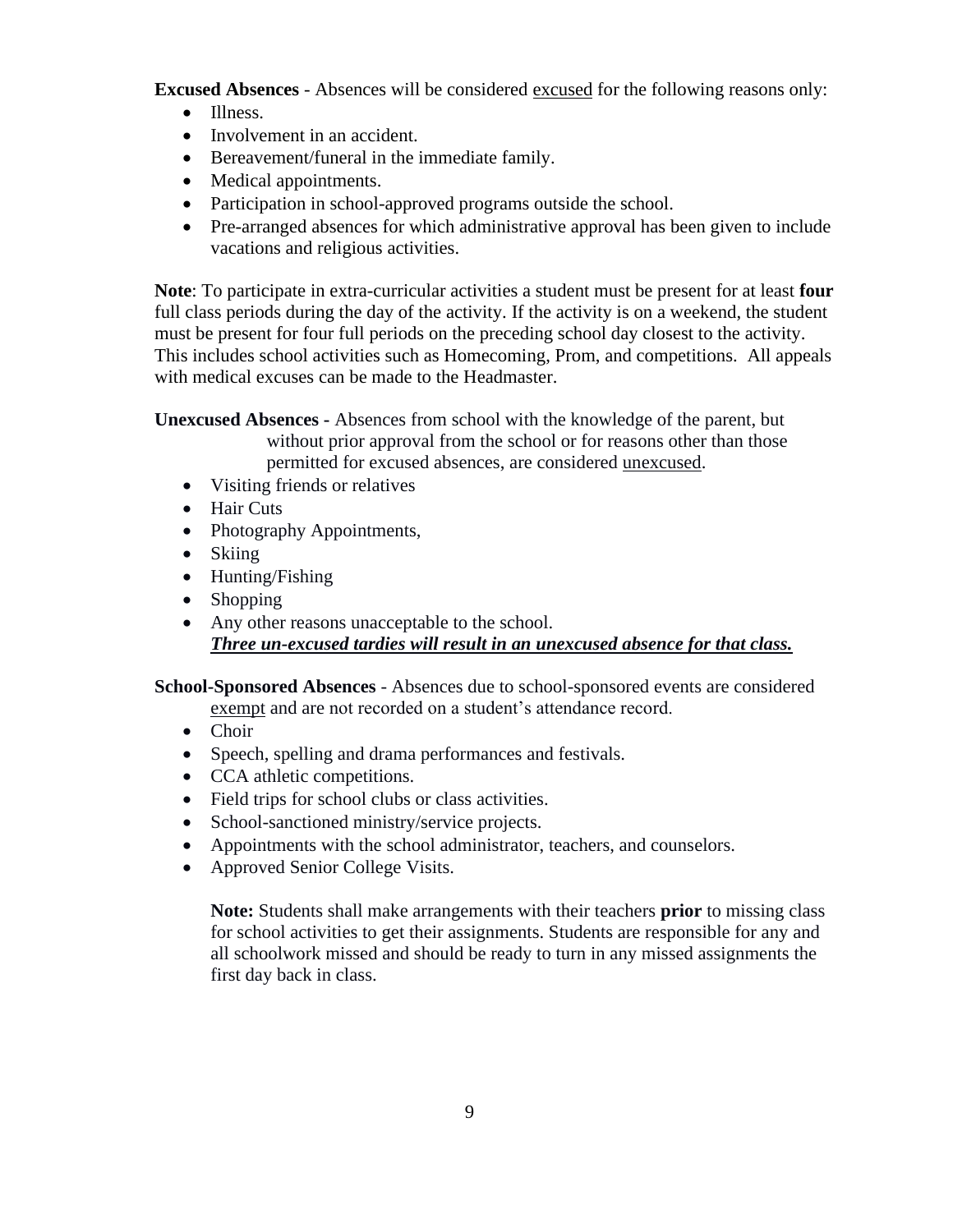# **MAKE-UP WORK**

- Students with excused absences are given one (1) day for each day of absence to make up missed work. For extended absences such as long-term illness, arrangements for make-up of class and homework assignments must be made with the teacher. Parents seeking to obtain schoolwork for children missing more than one day of school are requested to contact the school office by 9:00 a.m. on the day of the absence to request assignments. If possible, student work will be available for pick up at the school office or teacher's classroom by the end of the day. It is not necessary to call for assignments if the student is absent for only one day.
- Students who know in advance that they will be absent or who wish to obtain administrative approval for pre-arranged absences must notify the administrator and the teacher(s) in advance of the anticipated absence(s). The teacher will determine what work can be made up, what work should be done before the student leaves, and when the work is due. Teachers may require advance work to be completed and turned in before the absence. For planned absences of three or more days, the student must obtain make-up work at least three (3) days in advance of the absences.
- In all cases the student is responsible for inquiring about, obtaining, and satisfactorily completing make-up work as assigned by the teacher. Work that is not completed within the time allotted by the teacher may be considered late and/or not receive credit. It is reasonable to expect that some work cannot be made up due to the nature of the assignment, particularly if assignments are performance-based or experiences, in which case a student's final grade may be affected.
- All work missed due to excused absences should be made up by the student, and it is the student's responsibility to get make-up work from the teacher. When work has been assigned prior to the student's absence, such as tests, papers, homework, etc., the student is responsible for these assignments upon the day of return. (Example, if an assignment is given on Monday, and due on Friday and a student is absent on Thursday, but returns on Friday, then that student is responsible for the assignment due.)
- For work assigned during a student's absence, the same amount of time will be given to complete the missed assignment(s) as was originally given to the class. (Example, if a student is absent on Monday when an assignment is given to be due on Wednesday, when the student returns, two days will be allowed to complete the assignment.)
- Make-up work not completed in a timely manner will receive partial credit or "0".

# **LIMIT ON TOTAL ABSENCES**

• An absence is recorded whenever a student is not in class, regardless of the reason. A parent's excuse does not change the fact that the student was absent. Students in grades K5 - 12 with a total of ten (10) excused or unexcused absences per class per semester are considered excessively absent. Students with excessive absences must submit a written petition to the administrator to receive credit in the affected classes. Upon review by the administrator, the student may receive credit if none of the absences are unexcused, all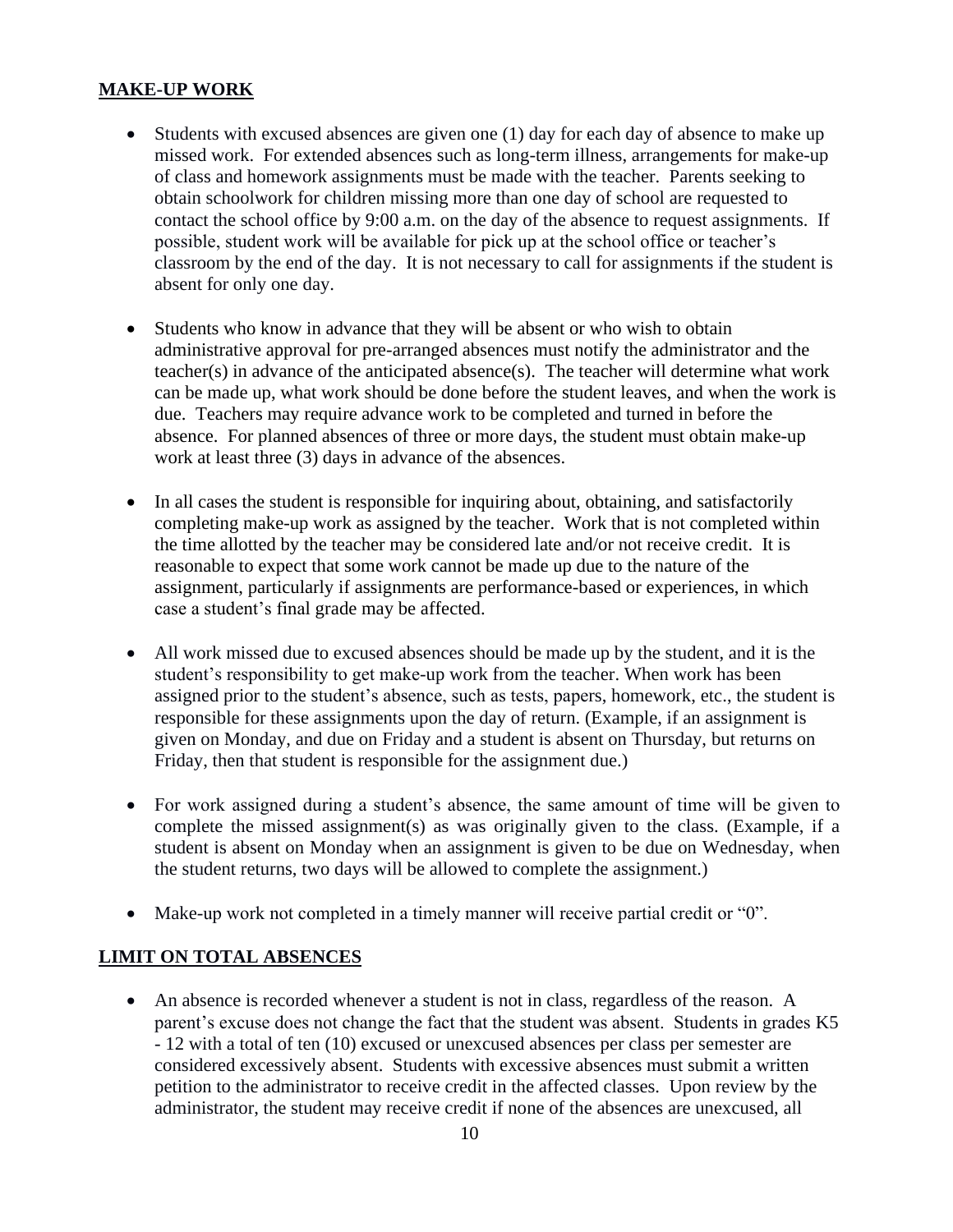work was made up on schedule in a quality manner, and/or the absences were due to a chronic illness as confirmed by a physician.

• In the case of excessive absences which do not conform to the above criteria, work may be made up by arrangement with the teacher(s) of the class (es) missed only. Under no circumstances will credit be received for non-conforming absences of twenty (20 – MAIS Regulation) or more per year.

#### **LEAVING EARLY**

Students who need to leave during the school day are required to present a note signed by a parent or guardian to the office prior to their departure. The student will be given a pass to present to his/her teacher and will be dismissed at the appointed time to properly check out at the office. The student must record his/her time of leaving and destination on a checkout sheet. If the student returns before school is out, he/she must check in at the main office and receive a class admit slip to present to his/her teacher before returning to class.

## **CLOSED CAMPUS POLICY**

Clinton Christian Academy is responsible for maintaining the safety and well-being of its students from the time they arrive at school until they leave for home. Therefore, all students are required to remain on campus during school hours, including lunch.

## **TRUANCY**

Violation of attendance regulations constitutes truancy. Truancy is any absence for which a student did not receive prior approval from a parent/guardian or administrator. This includes a student who is sent to school by parents but fails to arrive at school or is deliberately absent from school or class after having been marked in attendance. Additionally, any students who are in any part of the school other than where assigned by their teacher are considered truant. This includes students who have a pass and go somewhere other than where the pass indicates the student should be. Truancy will not be tolerated at Clinton Christian Academy and will be subject to strong disciplinary action by school authorities. Students who are truant will receive a zero for missed work and the following consequences:

- First offense Two detentions
- Second offense One day of out of school suspension
- Third offense Three days out of school suspension
- Fourth offense Recommendation for expulsion

#### **TARDIES**

Students who consistently arrive at school on time are establishing a responsible pattern for life. While it is true that occasional situations arise that may cause delays, students are fulfilling their end of a contract with the school by adhering to the school's schedule. The student's future employers or clients will appreciate how well he/she keeps a commitment.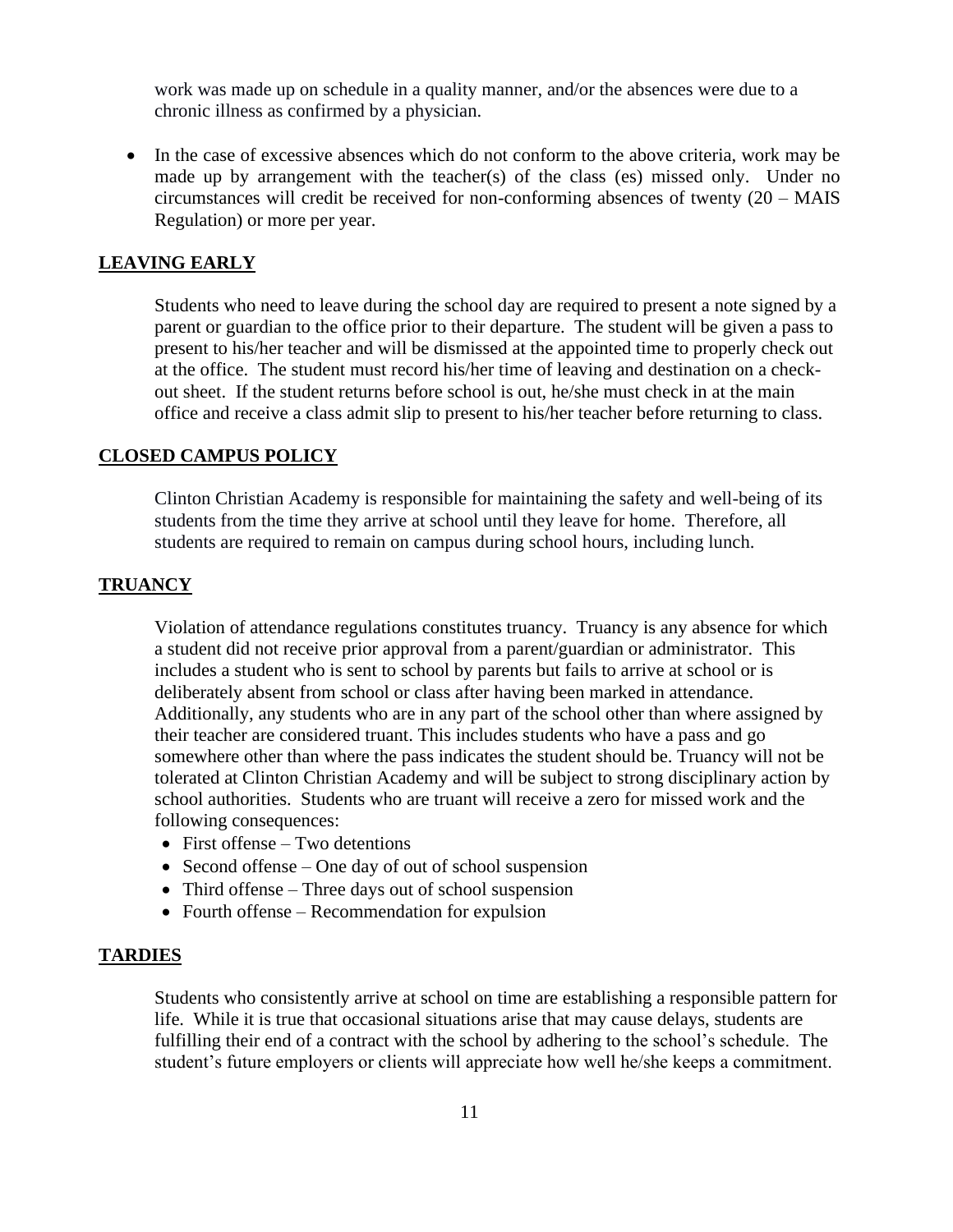It is even more important for students to understand how God views their stewardship of time and commitment.

# **The first bell rings at 7:50 am, and the tardy bell rings at 8:00 am. Students arriving at school after 8:00 am are considered tardy.**

**Three unexcused tardies equals one unexcused absence and a \$20 fine**. Excused tardies are doctor's appt. and occasional car trouble. Anything else is unexcused. If a pattern develops (i.e. excessive car trouble) then this will no longer be an excuse.

# **CAR LINE PROCEDURES – DROP OFF AND PICKUPS**

In an effort to keep our children safe while expediting the arrival and departure process, we ask that you please abide by the following procedures:

- Traffic flows one way for both drop-off and pick-up.
- Drop off and pick-up are in front entrance only. No child is to be dropped off or picked up in high school parking lot or in rear of school.
- Cars exiting the parking lot **MUST TURN RIGHT** to enhance the flow of traffic and for safety concerns. *NOTE: When turning onto Northside drive, please turn right during pick-up and drop-off times. Failure to do so will block up the parking lot and traffic will flow much more smoothly if you will help us by following this procedure.*
- Each family will be given two CCA car tags with an assigned number. Anyone picking up a child must have the car tag clearly visible for the entire time he or she is on campus. If the car tag is not clearly visible at all times you will be expected to park and go into the building to check your child out. If your car tag is misplaced, or you require additional tags you must request a new tag from the office. You will not be allowed to pick up your child in the carpool line unless you have the appropriate tag. Please understand this is for the safety of all CCA children.
- Do not leave your car unattended while in the carline. It inconveniences other drivers and keeps other vehicles from exiting the campus. Remaining in the car helps us to load all children safely and facilitate everyone being able to move out of the parking lot more efficiently. Always place your car in the Park position when arriving and remain in Park position until cleared to leave.
- Cars should not move until directed by staff. Many of our little ones are shorter than your line of sight.
- Drivers may be asked to re-enter the carline if their riders are not ready for pick up. Do not hold up others who are behind you.
- Cars should never block any of the crosswalks.
- Children should never be left in unattended cars.
- Unattended cars should never be left running.
- NOTE: There will be no checkouts after 2:00 except in the case of an emergency or scheduled doctor's appointment.
- *Elementary Pick-up…2:30pm to 2:55pm – USE BOTH LANES*
- *Jr./Sr. High Pick-up…3:00pm to 3:30pm – USE RIGHT LANE ONLY*
- *If you arrive before 3:00pm for Jr./Sr. High Pickup – use Right Lane Only*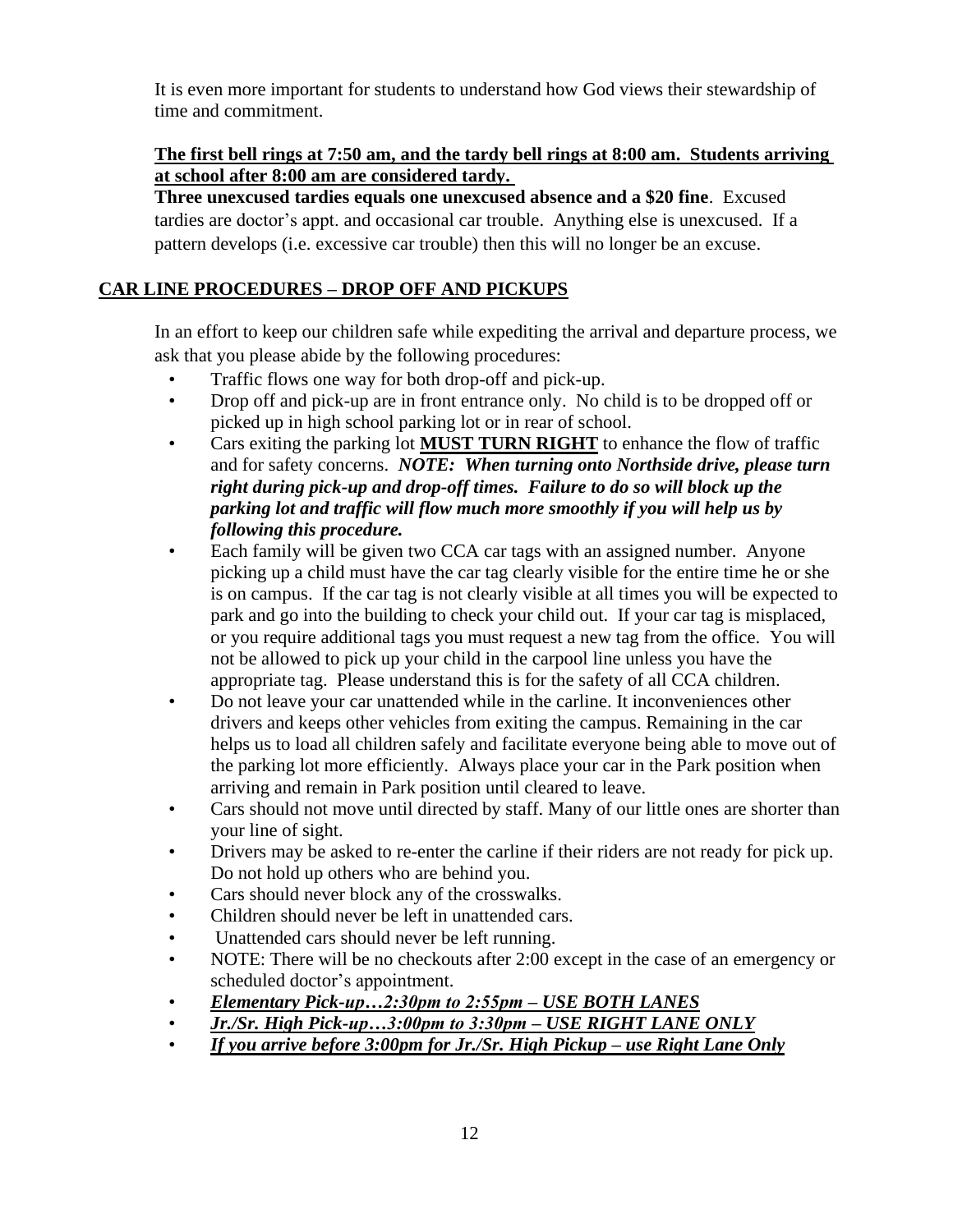## **ARRIVAL AND DISMISSAL**

Parents are responsible for the daily transportation of their children to and from school. Please let your child/children out at the doors located in the front of the school. No Child is to be dropped off or picked up in high school parking lot or in rear of school. Monitors will be located on the front porch to assist with greeting students. Teachers arrive at school at 7:30 a.m. To safeguard teachers' preparation time, we ask that parents schedule conferences with teachers instead of approaching them during arrival and dismissal times.

- **Early Drop Off** students may be dropped off from 7-7:30 a.m. for a fee of \$3 a day/\$10 a week to cover supervision. The early care entrance will be the front door of the school. Parents must come in to sign their children in. Do not drop your child off before 7 a.m. as there will be no supervision provided.
- **Arriving at School** secondary students assemble in the cafeteria until 7:50 a.m. Preschool and elementary students are to sit quietly in the hall, outside their classroom. There will be adult monitors in both locations. They are to remain seated at all times. The first bell will ring at 7:50 a.m., and the tardy bell will ring at 8:00 a.m. Students arriving after the 8:00 bell must be signed in and have a note for class from the front office.
- **Dismissal** Preschool and elementary students will dismiss at 2:30 p.m. Secondary students will dismiss at 3:00. Preschool and elementary students will dismiss out the front doors. Jr./Sr. High students are to dismiss from the hallway on the west side of the building.(by MS Wooley's room) All parents coming through the carpool line should have their number tag in a visible place on their dashboard or rearview mirror. Parents should make every effort to pick up their children at their dismissal time. In the event an elementary student is not picked up by 3:00pm, the student will be sent to Aftercare and will be charged accordingly. The fee will be forwarded to the business office and added to their tuition account. Parents must notify the office whenever a student will ride home with someone other than his/her parent.

## **PARKING**

All daily parking, (parents and visitors) should be in either the front lot or side lot. There is to be No Parking on Northside Drive. Cars parked illegally may be towed at the owner's expense. All student parking will be in the lot located to the west of the school, by the baseball field. All students must enter through the front of school.

#### **STUDENT PARKING**

Cars driven by students must be registered annually in the school office. There will be no speeding or reckless driving on campus. The speed limit on campus is not to exceed 5 mph. DO NOT PARK BEHIND SCHOOL. Cars parked illegally may be towed at the owner's expense. Parking on the grass or in center of parking lot is not permitted.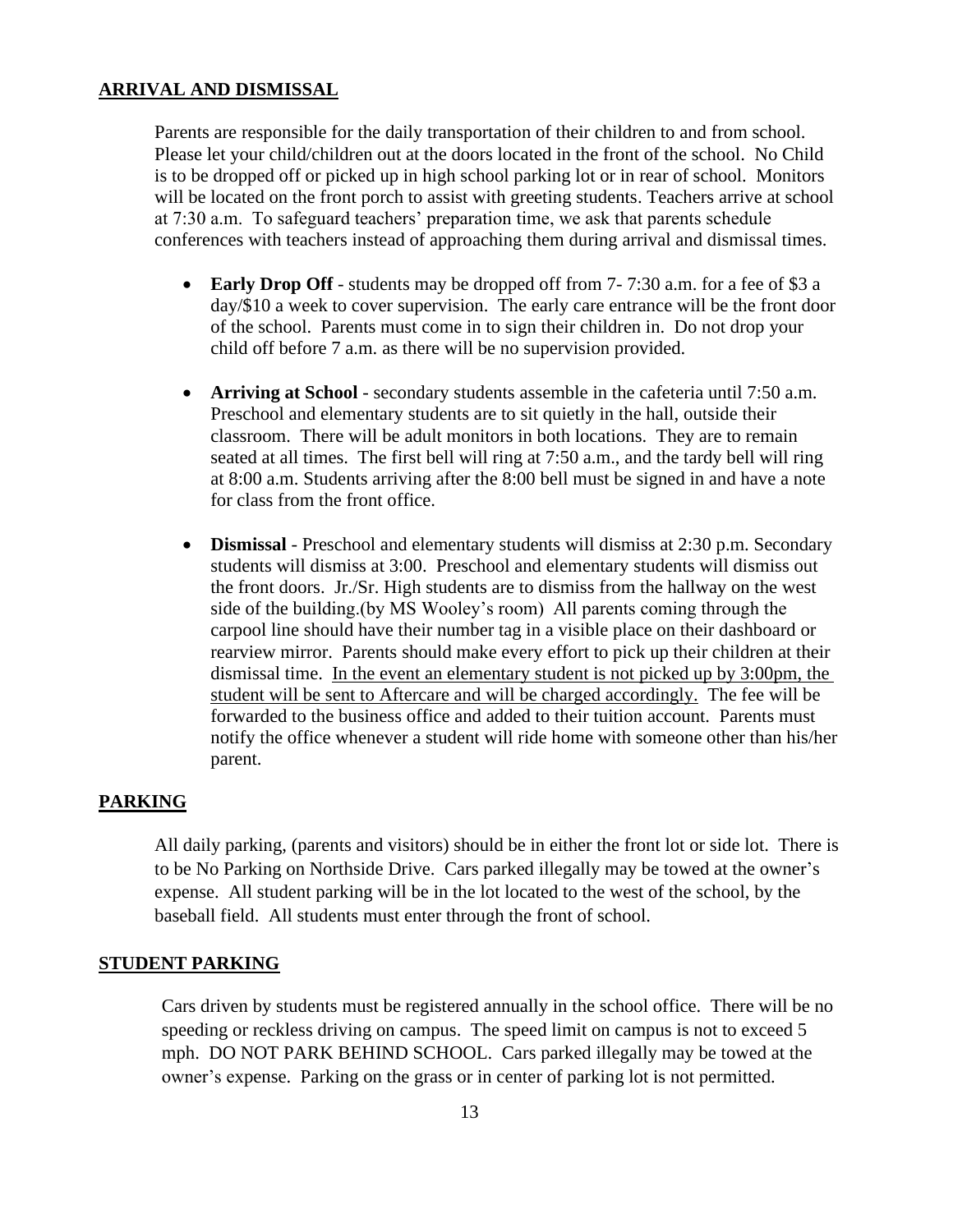Students may not go to their vehicles during the school day unless permission is granted. No student vehicles are to be behind the school at any time. Automobile infractions may result in fines or the loss of driving privileges.

## **FOOD LUNCH ORDERS**

Lunch forms will go out on Wednesday for the following week. Forms must be turned in no later than Monday to order lunches for the week. Students in grades K4 through 2 will not have access to the microwaves.

## **MEDICATIONS**

Medications are not provided by the school. Students will not be allowed to take medications in any form without permission from the parents. All medications (prescriptions and non-prescriptions) must be in original containers and must be turned into the School Office for distribution at the prescribed time. Teachers will not administer any medications.

## **ILLNESS**

While consistent attendance is generally encouraged, parents who suspect that their child is sick with a contagious illness are to keep their child at home. We expect each family to exercise the "24-hour rule." This means that if your child has had ANY fever or vomiting and/or more than two episodes of diarrhea in a 24-hour period they are considered contagious and need to stay at home.

## **LOST AND FOUND**

Faculty and students who find "lost" articles should take them to student services immediately. At the end of each week articles unclaimed will be given away as charity.

## **EMERGENCY PLAN**

Fire, natural disaster, and lock down drills will be held regularly during the school year. Instructions will be given at the beginning of the school year and instructions will also be posted in each room. Students should recognize the seriousness of the drills and refrain from disorderly behavior. In case an emergency occurs during a regular school day, students will be released only to their parents or those listed on the authorized pick up list. Photo identification will be required if someone is not known to school personnel. It is impossible in a time of emergency to verify telephone requests or a parent's written consent given to a friend, neighbor, or relative to pick up a student. School personnel cannot undertake the responsibility of releasing students to any adults other than parents or those listed on the authorized pick up list. Please have a planned procedure established. If you will be out of town, notify the office in writing stating who is authorized to act in your place. The fact that parents will know where their children are, that they are under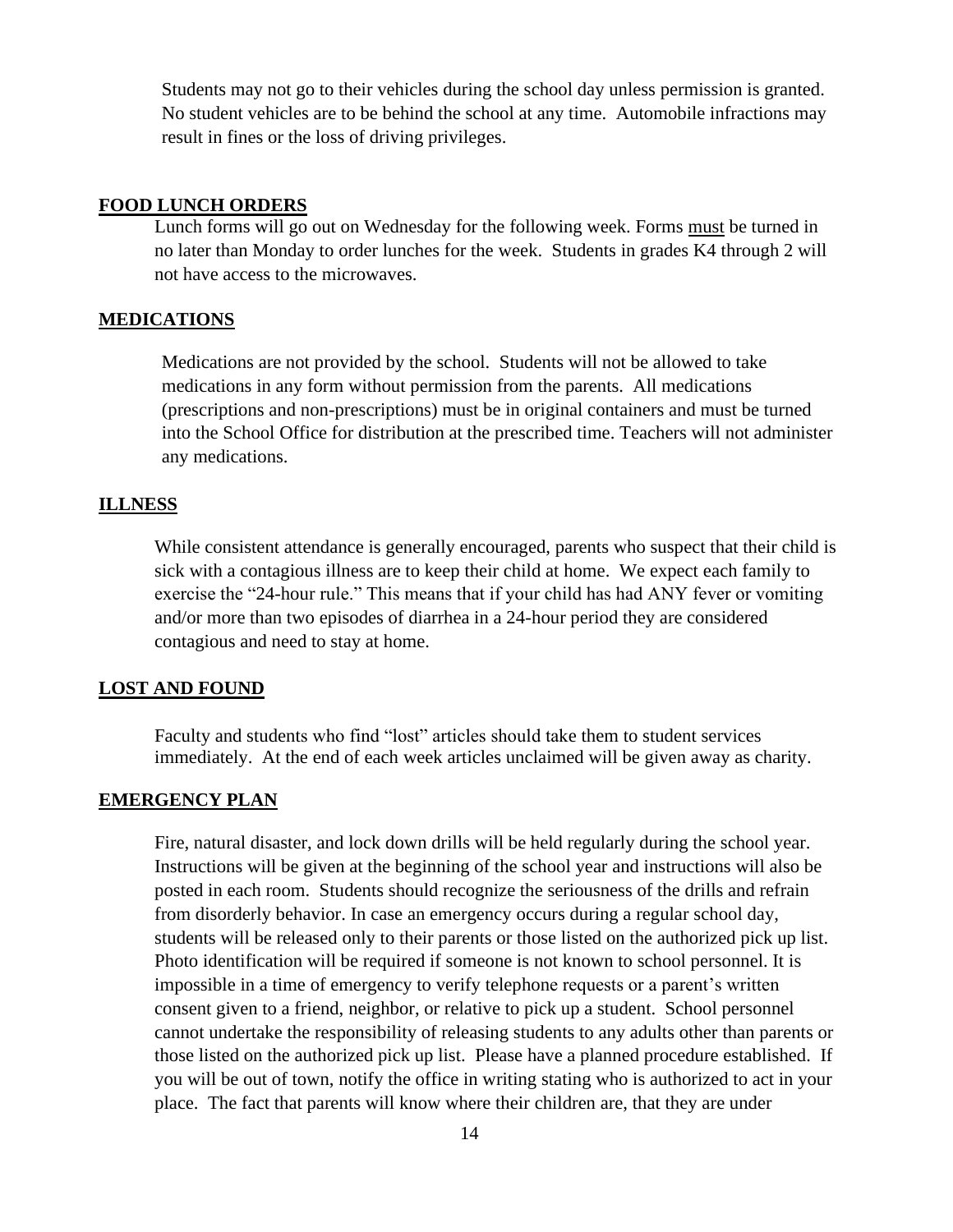supervision, and that precautions for their safety are being observed, should help to prevent panic and confusion. NO cell phone use during drills.

# **Fire/Bomb Threat**

- Evacuation Plan each class moves to the nearest exit and slowly exit to the football field. Each class is to remain with teacher. Teacher should take gradebook and check roll when arriving on the football field. All students must be accounted for. The Headmaster is the only one that can release anyone in the class for any reason.
- Headmaster will notify all emergency personnel.
- Headmaster and Fire Dept. will locate any unaccounted students.
- A Warrior Alert will go out to all parents.

# **Tornado**

• Protective Plan – will go into effect immediately after tornado warning is issued. Students will move in the hallway furthest from glass or windows-preferably to an inside wall. Each student will sit facing the wall, head tucked with arms/hands covering.

Teachers are to account for all students and move to the proper protective stance.

- Headmaster will locate any unaccounted students.
- Headmaster will release students back to classroom when safe to do so.

# **Lockdown**

- Unauthorized person in building.
- Once notified via loudspeaker (Lockdown) Each teacher must lock and jam door. If everyone assigned to the room are present and accounted for – place Green card under entry door. If a student(s) is missing from room – write name(s) on Red card and place under entry door.
- Each teacher has a packet containing a Door Jam, a Red and a Green cardboard paper (Make Visible for Substitute).
- Students on the lower 2 playgrounds exit to Northside drive. Go to the left and move to Trustmark National Bank (Teacher Notified by Cell Phone). Students on the upper playground or Athletes at practice on Basketball Court or Football Field will exit to Northside drive and carefully walk across to Holy Ghost Baptist Church. (Teacher Notified by Cell Phone)
- Students in the restroom. After exiting, go back to classroom door will be locked – student should recognize cards in hallway and will immediately go back to rest room, enter stall, and stand on toilet. Remain in this location until someone comes to get you.
- Cafeteria Kitchen Staff Close outside door, pull down door to serving window. Follow Red, Green, Door Jam Procedure.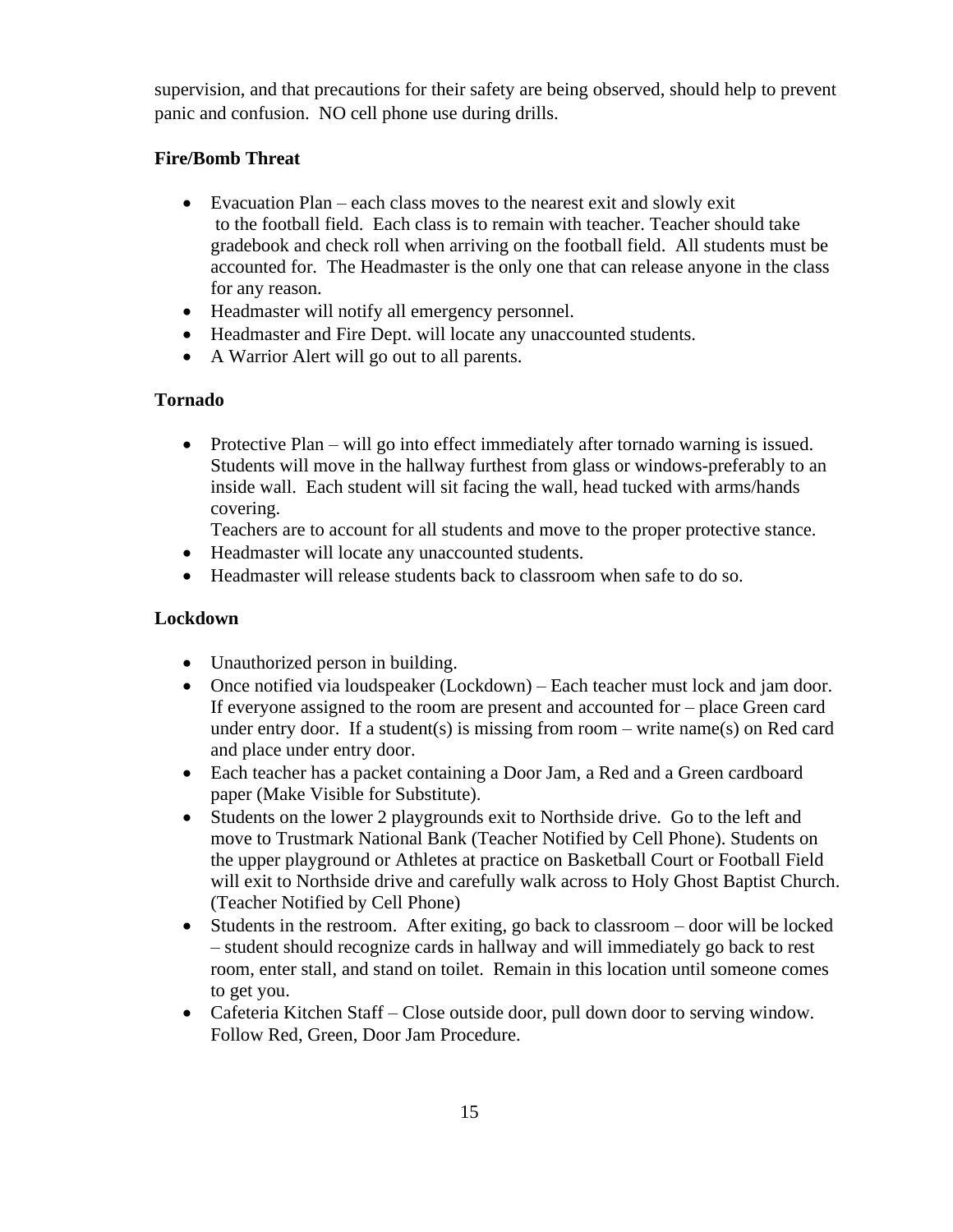## **NOTE:**

**Activation of the fire alarm or security alarm will immediately notify the authorities. Careless or malicious initiating of a false alarm is an extreme offense that could lead to serious injury in an attempt to evacuate the building. Deliberate offenses will be handled with the utmost severity. The student and their family will become financially responsible for fees resulting from a false alarm as well as subjection to possible disciplinary action, which may include expulsion.** 

# **EMERGENCY SCHOOL CLOSING**

**Closing** – CCA will generally adhere to the Clinton Public School guidelines for regulation of school closing in the event of an emergency. Our first line of contact is through our texting service. **Text the word Warriors to 95577**. Information will also be broadcast over the local radio and local TV stations. Every attempt will be made to email the information to you as well.

**Late Start -** If it appears that the roads will be hazardous for only early morning hours or that the weather will improve enough that travel is not dangerous we will have a late start to school which will begin at 10:00 am and end at the regular dismissal time. Notification will be given by text first and then other avenues listed above.

## **CHAPEL**

Chapel will be held on Mondays, a time of singing, worship, and a short devotional or message by an invited guest speaker. There will be two separate chapel services designed with the ages of students in mind. Speakers range from missionaries, athletes, pastors, teachers, and parents. All have one goal: to properly lift up the name of Jesus and point students toward Him. Students are expected to dress in their "Chapel" attire for this day.

# **TEXTBOOKS**

The school issues classroom textbooks for elementary, junior high students, and select high school classes. Textbooks are the property of CCA and should be treated as such. Textbooks are the responsibility of the student. If a textbook is lost or damaged, the student is responsible for replacement. Students may have grades held if charges for lost/damaged textbooks remain unpaid.

## **TESTING**

Students in grades  $3<sup>rd</sup>$  thru  $10<sup>th</sup>$  are required to take the ASPIRE Test. The results are used in a diagnostic/prescriptive manner, with the individual student as well as with the class. Individual profiles are examined to determine if there are significant discrepancies between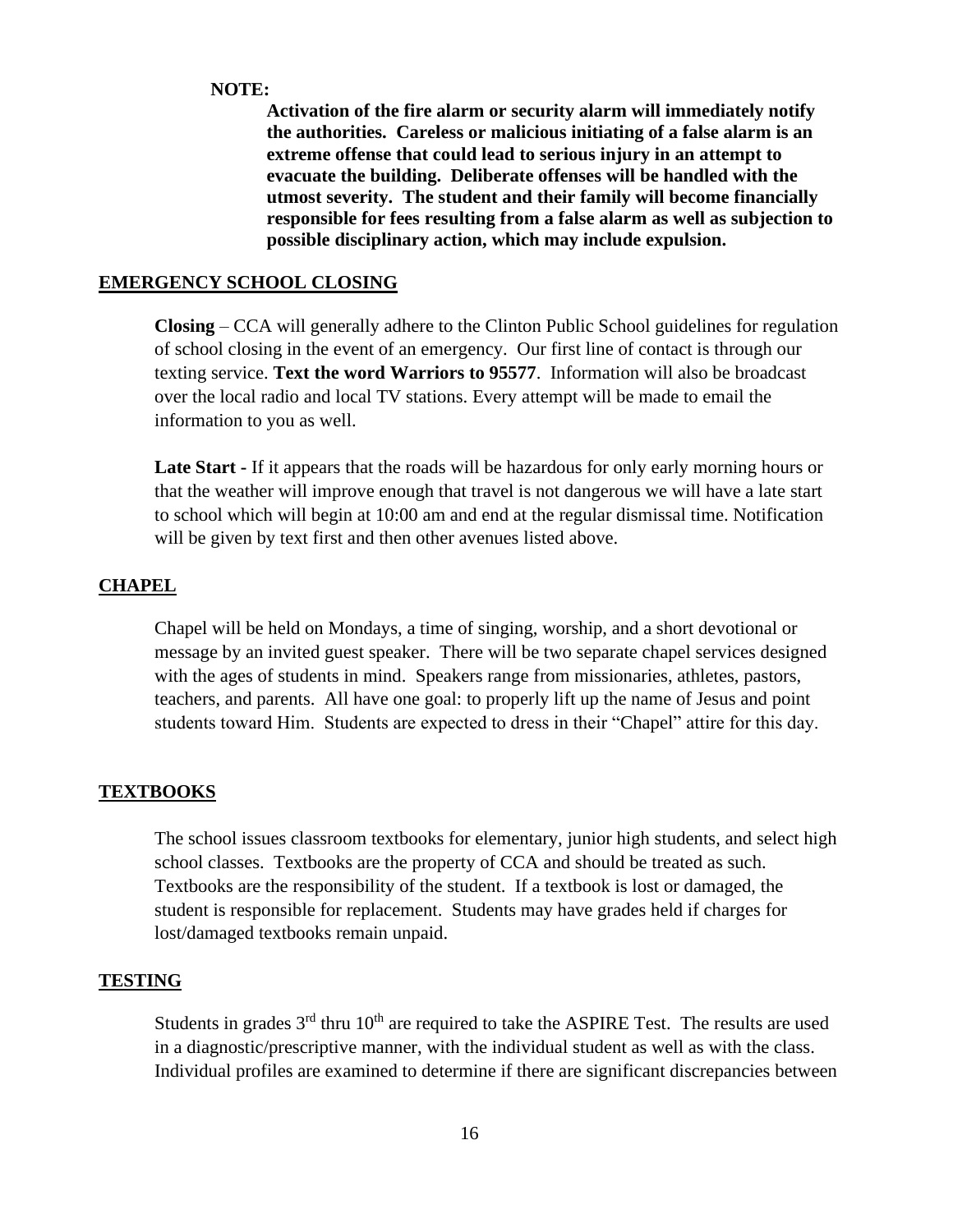aptitude and achievement indicating a need for further educational testing or remediation in specific areas. Students in grades  $11<sup>th</sup>$  and  $12<sup>th</sup>$  are required to take the ACT test.

## **ENTRANCE TESTING**

Entrance testing may be required for new students to assess their academic potential to assure proper grade placement, and to identify educational conditions or deficiencies which the school is unable to address. The administrator, with parental input, makes final decisions regarding grade placement.

## **PROBATIONARY PERIOD**

All new students are admitted on a probationary basis for the first grading period of enrollment. Students who fail to exhibit evidence of the following behaviors are subject to an evaluation at the end of the grading period by the administrator and teacher(s) to determine their continued enrollment:

- A desire to grow in the Lord through Bible reading and devotional time.
- Compliance with school rules.
- Respect for authority.
- Ability to maintain a "C" average grade for all subjects.
- A spirit of cooperation.

Grade level adjustment may be made if the student is not meeting grade level expectations (academic, social, and behavior).

## **TRANSFER STUDENTS**

Due to the rigorous curriculum of CCA, it may be difficult for a student to transfer from another school once the school year has begun. For this reason, students who seek to transfer after the second quarter (first semester) are not assured enrollment without the prior consideration of the teacher(s) and/or administrator. Students are not allowed to transfer to CCA after the end of the third nine weeks of current year. Transferring Seniors cannot transfer to CCA after the end of the  $2<sup>nd</sup>$  nine weeks (First Semester).

# **TUITION AND FEES**

| Grade         | Tuition | 12 Month |
|---------------|---------|----------|
| K4 (Full Day) | \$5,120 | \$426.67 |
| K5            | \$5,265 | \$438.75 |
| $1-6$         | \$5,930 | \$494.17 |
| $7 - 8$       | \$6,230 | \$519.17 |
| $9-12$        | \$6,530 | \$544.17 |

## **Registrations Fees**

- $$200$  if paid by  $3/31$
- $$225$  if paid by 4/30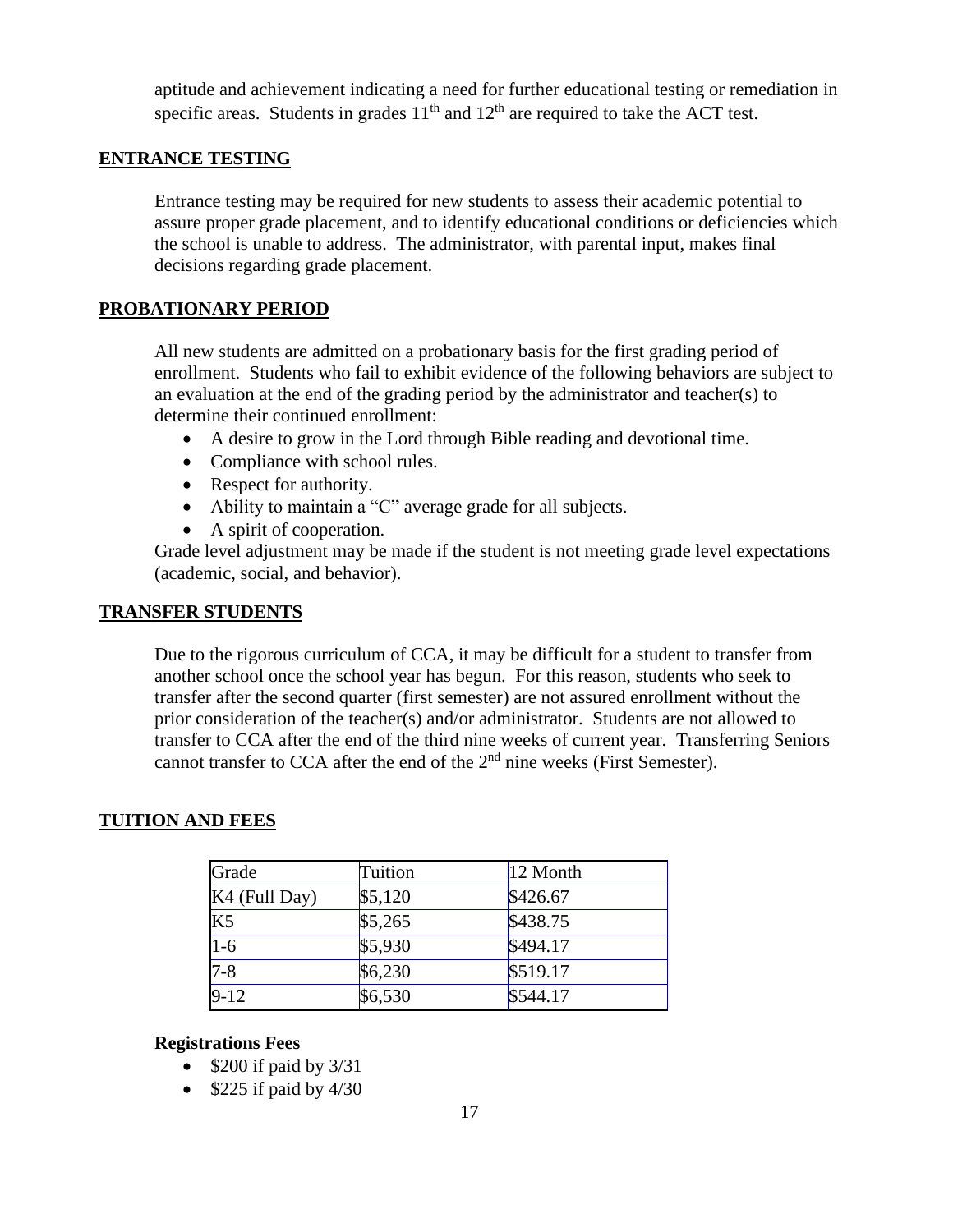- $$250$  if paid by  $5/31$
- $$275$  if paid by  $6/30$
- \$300 beginning July 1

## **Capital Improvements Fee**

• \$250 per student/Year – This fee can be added to monthly tuition

## **Athletic/Activity Fees**

For information regarding associated costs with athletics, cheerleading, and show choir, please contact the coach/sponsor of the activity.

#### **Senior Fee**

\$50 to cover graduation expenses.

## **Discounts**

The second child shall receive a 10% discount. The third child and every child thereafter will receive a 20% reduction in tuition.

## **Enrollment Contract:**

*Force Majeure*: Should events beyond the control of CCA including, but not limited to, any fire, act of God, hurricane, tornado, flood, extreme inclement weather, explosion, war (including armed conflict), governmental action, act of terrorism, risk of infectious disease, epidemic, pandemic, shortage or disruption of necessary utilities (water, electricity, etc.), or any other event beyond the School's control occur, CCA has the discretion to close the school and/or modify its curriculum, schedules, length of school day, length of school year, and/or means of learning and teaching methods. The Parent's financial obligations under this Contract remain in full force and effect. Should the school close, the school's duties and obligations under this Contract shall be suspended immediately without notice until such time as CCA, in its sole and reasonable discretion, may safely reopen. If CCA cannot reopen due to a force majeure event under this Paragraph, CCA is under no obligation to refund any portion of tuition paid.

## **LATE FEE**

Tuition is due on the 1st of every month and is considered late by the 15th. There will be a \$20 late fee added to accounts not paid by the 15th of every month.

## **LUMP SUM TUITION PAYMENT DISCOUNT**

5% off annual tuition (must be paid by June 1 to receive full discount)

## **PAYMENT APPLICATION POLICY**

When a family makes a payment to CCA, the payment is applied to the oldest receivable first, and then to succeeding receivables.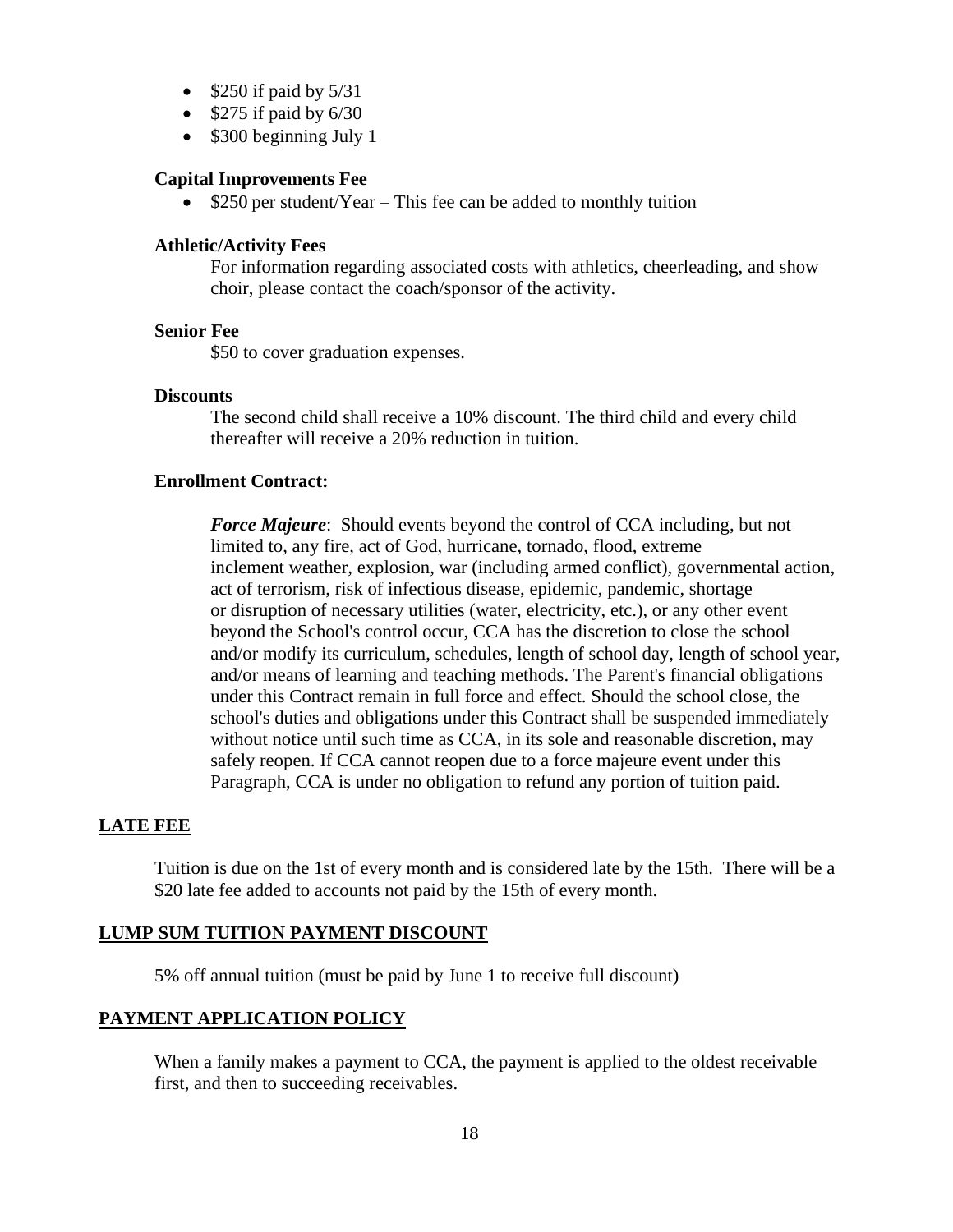#### **RETURNED CHECK POLICY**

A \$40 fee will be assessed on all returned checks.

#### **POST-DATED CHECKS**

CCA cannot accept post-dated checks as timely payment of an account. The date on the check or the date the check is received, whichever is later, will be considered the date that payment was received. If this date is after the tuition payment or other fee payment due date, plus grace period, you will be assessed a late fee.

## **COMPUTER**

Grades 9-12 will be required to purchase a laptop for use in all classes. The only requirement is for the computer to have wireless connectivity to the internet.

## **PTO**

The Parent-Teacher Organization (PTO) at CCA is committed to supporting our teachers and administration, dedicated to enriching the lives of our students, and encourages the participation from our entire school family to share their God-given talents by serving God through our school.

#### **AFTERCARE**

\$185/month, \$16.50/day, or \$8.50/hour. The monthly rate for two children is \$275 and for three is \$350.

Aftercare will be provided from 3:00 p.m. – 6:00 p.m. daily unless specified. Students will be provided with snack, recreation, and study time during aftercare. Specific instructions concerning aftercare are available upon request.

Late pickups will be assessed as follows:

1. First 5 minutes late - \$2 per minute.

2. All minutes after 10 minutes late - \$5 per minute.

## **There is no Aftercare available on half days.**

## **DELINQUENT ACCOUNTS**

Tuition and fees provide the revenue for the school's operating budget. It is always our hope that each family is able to faithfully honor all financial obligations to our school. In the event that does not happen, however, CCA has adopted policies to ensure that we continue to be good stewards of our financial resources and to make sure that CCA is able to meet its financial obligations to those that provide services to our school. Students whose accounts are past due 45 days may be restricted from attending classes, participating in extracurricular activities, taking exams, or receiving report cards until the account is current. Seniors who have a balance on their account will not be able to participate in Graduation. The school reserves the right to refuse to extend further credit to any student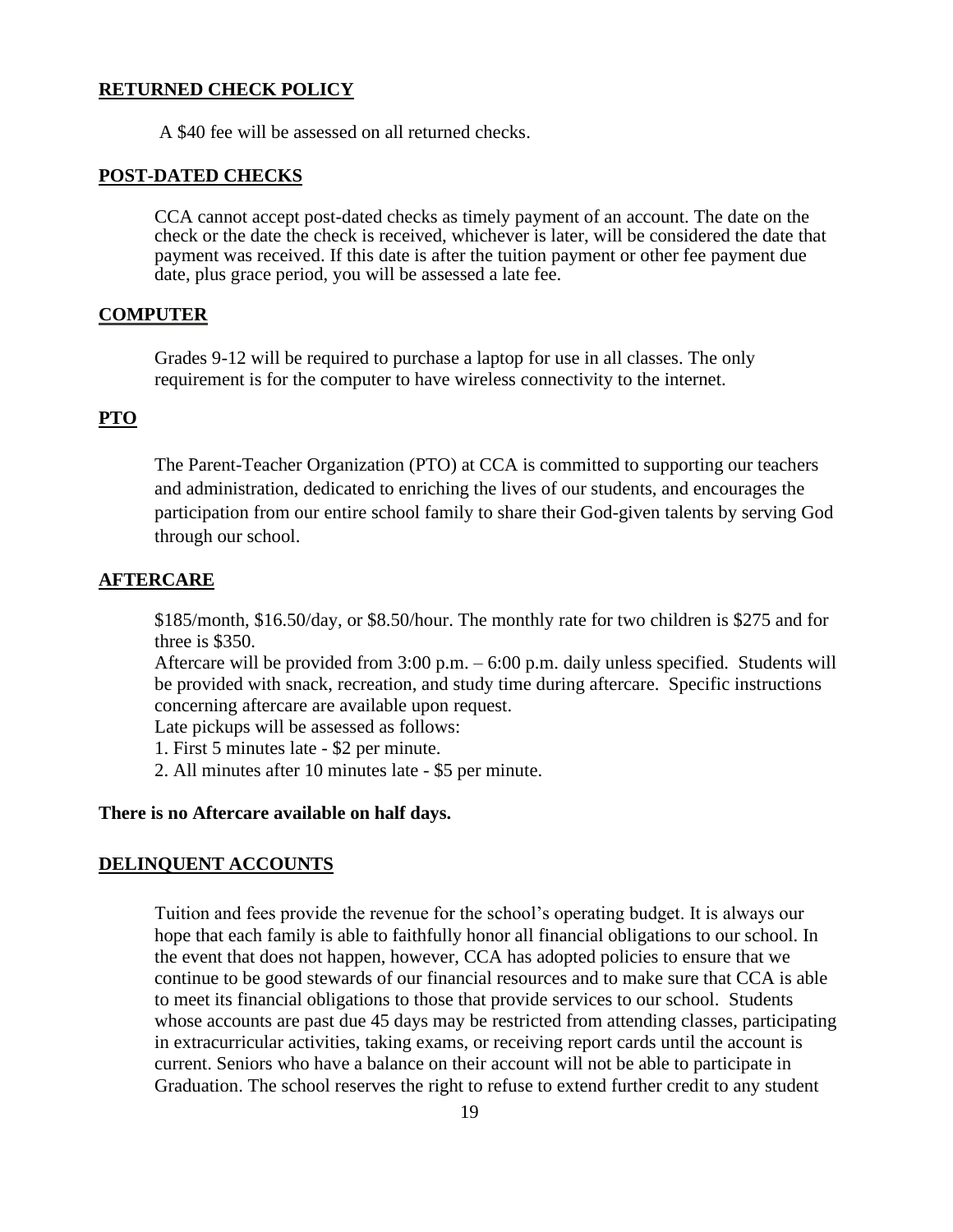whose account reflects a continuous/repeated financial risk. CCA also reserves the right to pursue other means to collect balances due to the school, as the situation may warrant. The Director of Finance and/or the board must approve any special arrangements for unusual circumstances. Please contact the Business Office if there is a problem with your account. We strongly encourage the Christian principle of open and honest communication when working to resolve issues. CCA will make every reasonable effort to provide solutions should a financial challenge arise, but without timely, open, and regular communication, such solutions may not be available.

## **DONATIONS**

Because tuition and fees do not cover the entire cost of operating a Christian school, Clinton Christian Academy depends on God to meet its financial needs through individuals who contribute in the following ways: gifts to the general fund and to special projects such as the building fund, gifts for special equipment, donations of labor and materials, and contributions to the scholarship or financial aid funds. Clinton Christian Academy is a non-profit 501(c) (3) organization and as such all gifts are tax deductible per IRS regulations.

## **STUDENT EXPECTATIONS**

Clinton Christian Academy's motto is "The Standard of Excellence." As a Christian school we can do no less than the best for our Lord and Savior, Jesus Christ. It is our intent as a school to assist our parents in the education of their children in all areas of lifespiritual, intellectual, social, and physical. Students who graduate from CCA will be well prepared to become productive, active members of our society.

Clinton Christian Academy strives to be a school built on mutual trust, and every member of the school community must support the principles upon which the system is based. CCA acknowledges and respects the right and responsibility of parents to set appropriate standards of behavior for their children. CCA does, however, expect that those standards will not conflict with the school's values and principles stated throughout this section.

#### **HONOR CODE**

CCA believes that each student should have a strong sense of personal honor and integrity and that these character qualities will be vital assets throughout life. All students will receive a copy of the Honor Code which is to be discussed with his/her parents, signed, and returned to school. All students in grades K4-12 are taught the Honor Code.

#### **Honor Code**

I want to be a person who seeks God first, Above pursuit of my personal gain or pleasure. I ask God to change my heart to be more like Jesus So, I may live more fully for His honor and glory. Today, with God's help, I commit to tell the truth, I shall respect others and their property,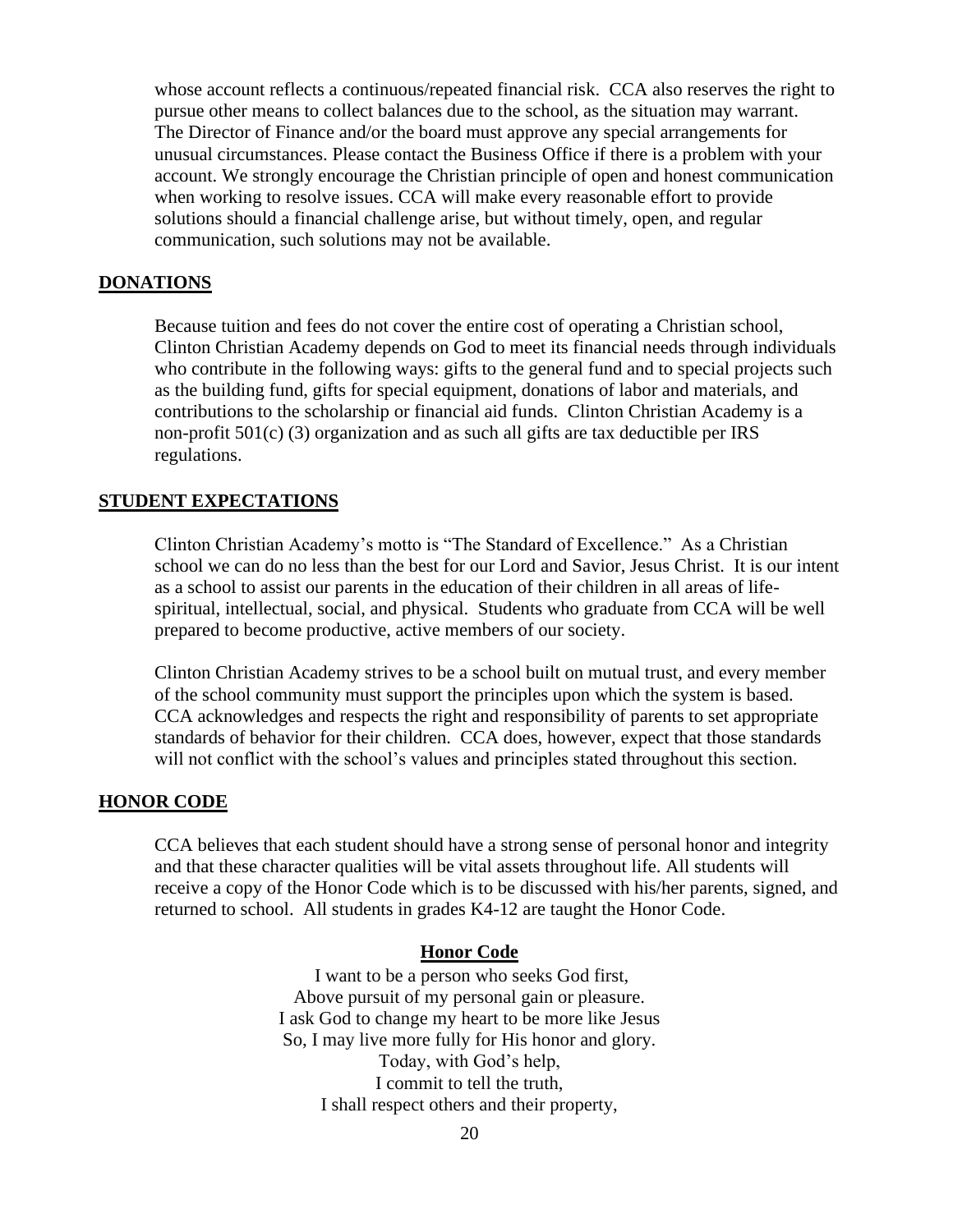I shall respect and obey my teacher, I shall cooperate with all school authorities and I will not cheat or steal. On my word of honor, I will strive to be a good citizen of Clinton Christian Academy.

The decision to accept Christ as your personal Savior is an individual decision. However, the expectation at CCA is that you will abide by Christian principles in your behavior both at and away from school.

Consistency of character is paramount. Because character does not change when a student is at school or when he/she is away from school, students are expected to comply with the Honor Code at all times while enrolled at CCA. Breaking the Honor Code is considered a serious offense which could result in suspension or expulsion.

## **CELL PHONE USE POLICY**

Students in grades 7-12 will be allowed to use their cell phones during non-instructional school time (before school, break, lunch, between classes, and after school). Students may use their cell phones/headphones during class time for instructional purposes only and with the teacher's permission. No HEADPHONES allowed in ears or around neck except in the classroom with the teacher's permission. Otherwise, cell phones must be silent and out of sight during instructional time (placed in pockets on back of door), chapel, assemblies, pep rallies, etc. Parents who wish to opt out of this policy may choose to send their child to school without a phone. Any infraction of this policy will result in taking the phone and a fine imposed: 1st Offense- \$25 fine 2nd Offense- \$35 fine

3rd Offense- Go before the board to request the item back along with a \$50 fine.

Parents are asked to contact students through the school office.

NOTE: Posting pictures or videos taken at school to any online or social networking sites without administrative or teacher approval is strictly forbidden.

## **COMPUTERS**

CCA has adopted an "Acceptable Use Policy" for all computer/electronic device use. Every student and parent must read and sign the agreement at the beginning of the school year before any computer may be used on school property.

## **ILLEGAL SUBSTANCE USE**

The under-aged possession and use of tobacco, alcohol, or other illegal or dangerous drugs is prohibited by Mississippi laws. Consistent with Mississippi laws, CCA prohibits the use of any of these substances in any form by its students. Drug tests, random or targeted, may be given at any time that the administration at CCA deems necessary. Furthermore, CCA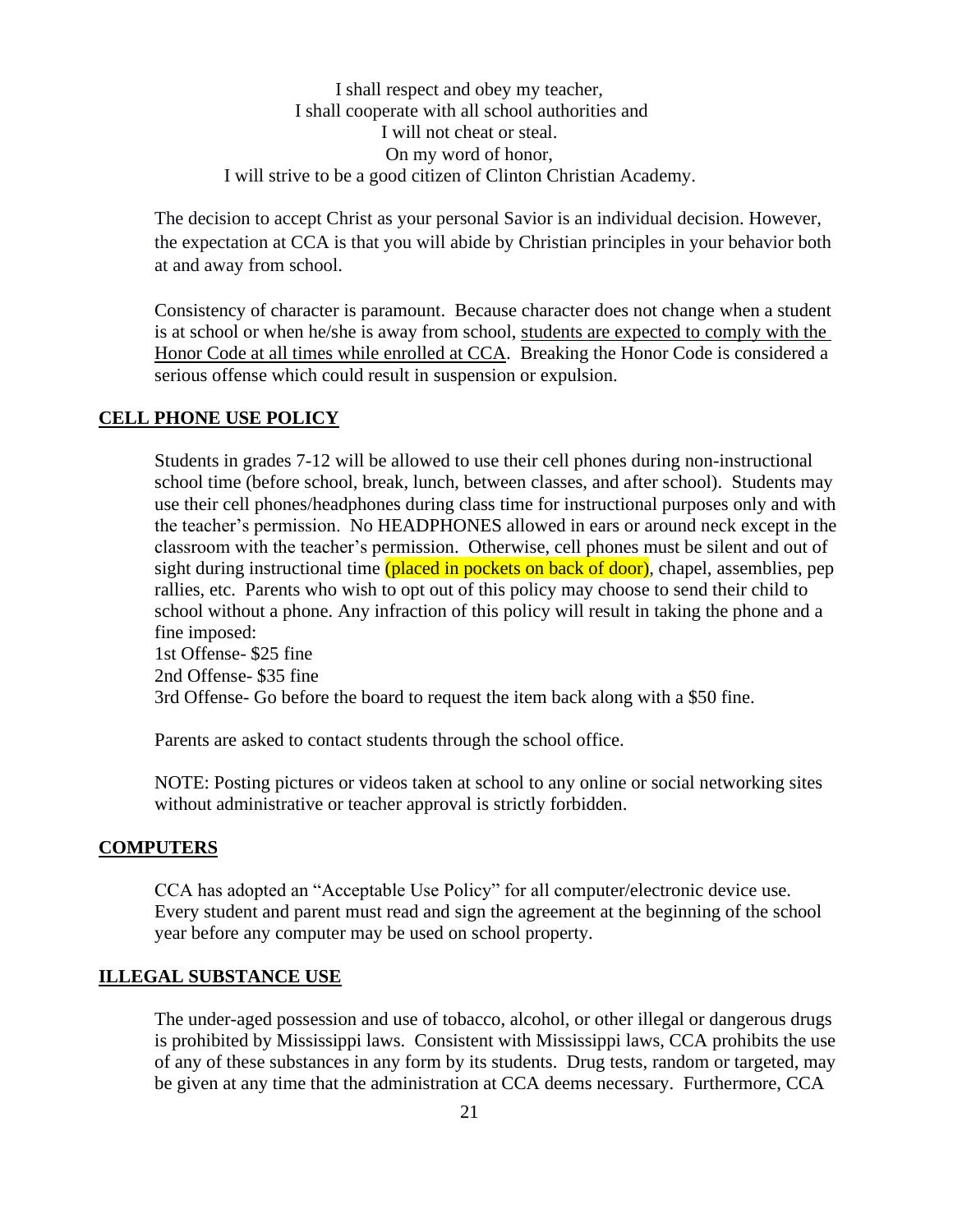may require regular testing of any student, at student expense through independent testing facility that the school has set up. CCA will not accept drug store testing. Any student failing a school sponsored drug test will be suspended until further testing reveals a "clean" result. A second failed drug test is an automatic expulsion.

## **SEARCHES**

Clinton Christian Academy reserves the right to search persons, lockers, backpacks, clothing bags, book bags, vehicles, and any belongs if there is probable cause or reason to believe that school rules are broken, or illegal activity has occured.

#### **WEAPONS**

Guns, knives, or weapons of any kind are not allowed on the school property or at any school-sponsored functions at any time. Students in possession of any of these weapons are subject to automatic expulsion.

## **AUTHORITY**

Students are to respect the authority of CCA and its designated leaders. Inappropriate challenges to the school's authority are prohibited and will not be tolerated.

## **INAPPROPRIATE LANGUAGE**

Use of abusive, crude, or vulgar language is unacceptable.

## **BULLYING/NAME CALLING**

Any use of language in a negative manner to bully another student is strictly prohibited. Bullying and name calling in a negative manner is considered a serious violation of CCA policy and will not be tolerated. This type of behavior could result in immediate out of school suspension.

## **SEXUAL INTEGRITY/HARRASSMENT**

The school expects sexual purity and respect for the sanctity and exclusiveness of sex within marriage of husband and wife. In accord with Christian virtue, students are expected to refrain from ANY form of sexual relations including alternative lifestyles and any type of sexual harassment. This includes electronic harassment through social networks, text messages, and all social media sites. Any incident in this matter will be subject to appropriate Christian discipline, including but not limited to, suspension or expulsion.

#### **STUDENT-SCHOOL RESPONSIBILITY**

CCA's goal is to provide and maintain an outstanding educational environment set within a framework of Christian values and principles. Appropriate behavior is expected at all times. Any student action or behavior that violates the Honor Code, the criminal laws of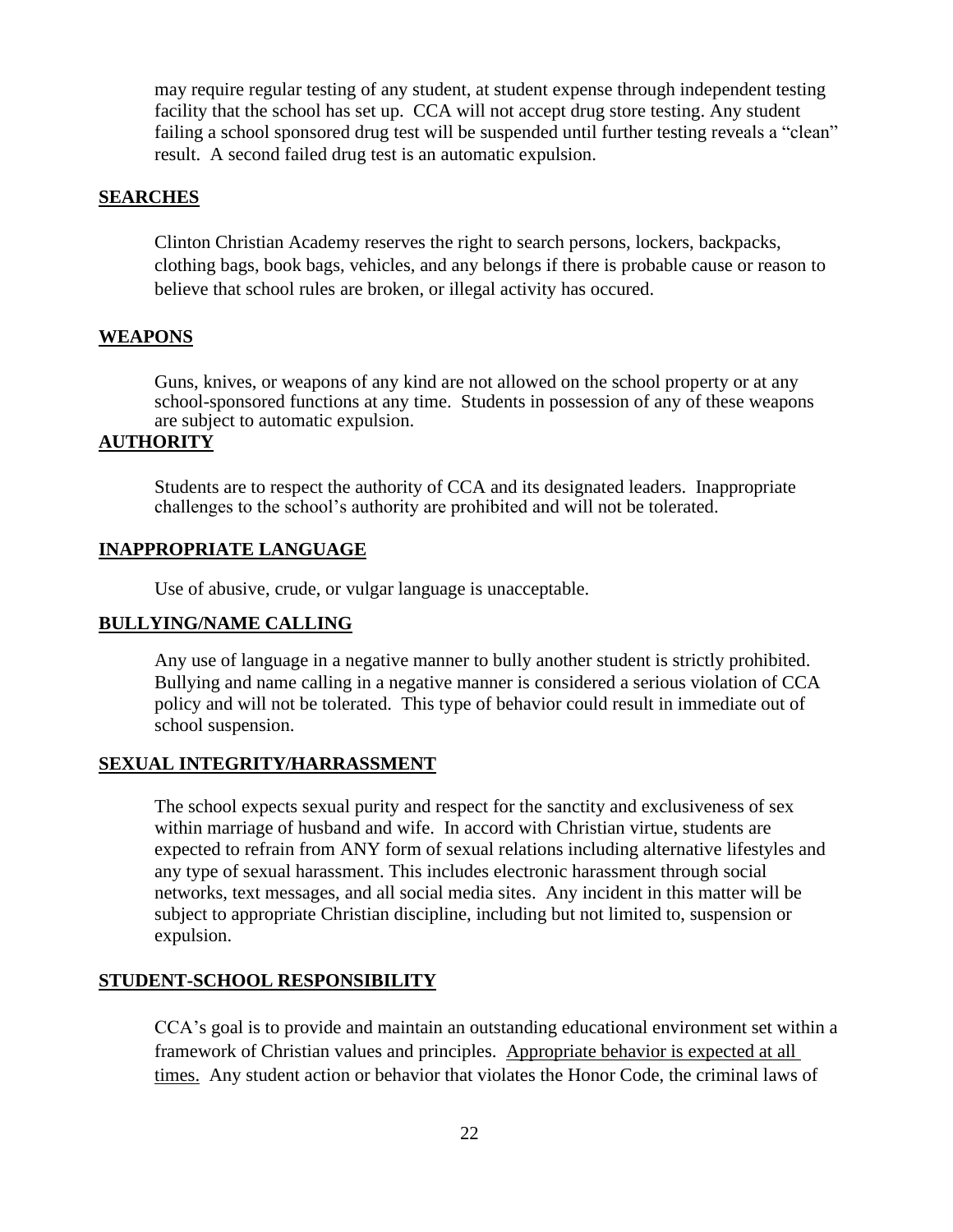Mississippi, or that reflects in an adverse manner on CCA may be subject to school-based disciplinary action and/or result in immediate dismissal.

# **MARRIAGE AND PREGNANCY POLICY**

Students who are married will not be accepted for enrollment. Students who are married during the school term may be dismissed upon knowledge of such marriage by the administration. Parents (either the mother or father of a child) will not be accepted for enrollment. Upon knowledge by the administration of the pregnancy or childbirth of an enrolled student, the prospective mother and/or father may be dismissed from Clinton Christian Academy. Any exceptions for consideration to this rule can be made in writing to the headmaster.

# **TOBACCO-FREE POLICY**

In order to promote a healthy environment for students, faculty, and visitors, Clinton Christian Academy is proud to be tobacco-free. The use of tobacco and smoking products, to include electronic cigarettes, is not permitted on any Clinton Christian Academy-owned property. This includes, but not limited to, classrooms, buildings, grounds, parking lots, sidewalks, recreational and sporting facilities, and school-owned vehicles. This policy applies to faculty, staff, students, contractors, vendors, and parents.

# **EXPECTATIONS OF PARENTS**

The Board, Administration, Faculty and Staff of Clinton Christian Academy expect from each parent the following:

To assume your responsibility of being the primary educator in fulfillment of your God given role. (Deuteronomy 11:18-20).

To accept the responsibility of partnering with the CCA staff to develop your child's Godgiven spiritual, physical, mental, social, and artistic gifts to his or her fullest potential.

To pray for your child and CCA, including the Faculty, Staff and Board.

# **To demonstrate ownership and loyalty as a member of the parent governed CCA Corporation by:**

- Supporting the CCA Mission, Philosophy, Goals and Purpose Statements. Understanding the role of the School's Board of Directors as a policy governing body that is not responsible for the daily operation of the school.
- Communicating your constructive ideas and suggestions regarding policy to the CCA Board to better enable them to properly function as representatives of the parents of the school.
- Attending all conferences or meetings with your child's teacher(s) in order to facilitate a unity of purpose with regard to your child's education.
- Actively participating in school activities, functions, fund-raising, PTO meetings and corporate meetings.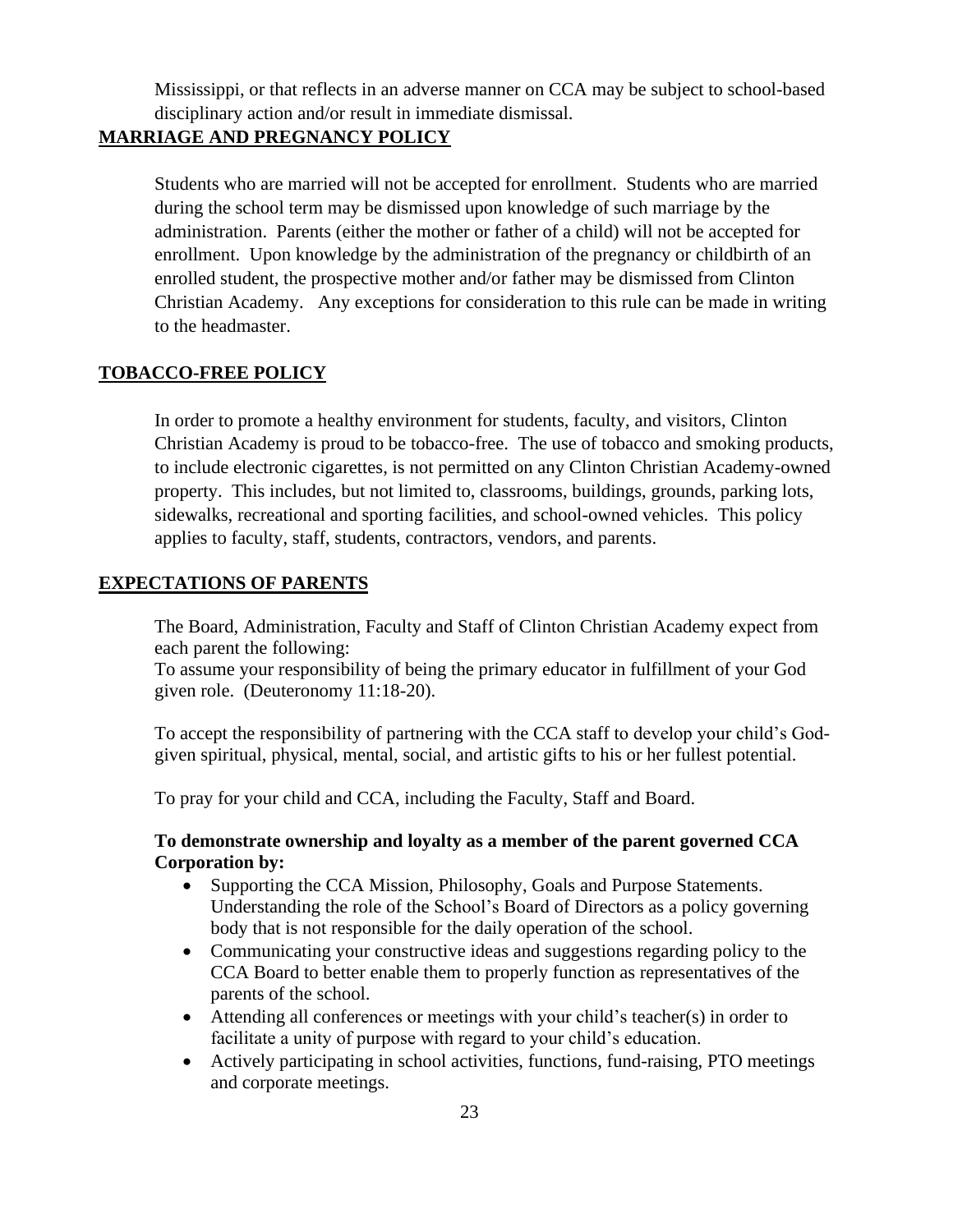- Applying your God-given talents to enrich your child's school experiences through assisting and participating in classroom or school-wide activities.
- Supporting the discipline policy in a united effort to develop your child's character, with the goal of producing self-control and self-discipline.
- Supporting the attendance policy by seeing that your child attends regularly, arrives on time, and is prepared to learn.
- Supporting the homework policy and create a productive study environment in your home which will allow your child to study and be productive.
- Instilling Godly attitudes in your child at home and hold your child accountable for the attitudes and behavior he or she displays at school.
- Supporting the personal appearance standards by developing a perspective in your child regarding his or her appearance which is modest and honoring to the Lord, and to monitor his or her appearance before he/she leaves your home each morning.
- Following the Matthew 18 principle and other biblical guidelines to resolve differences and misunderstandings.

"If your brother sins, go and show him his fault in private. If he listens to you, you have won your brother." Matthew 18:15 NASB

The Scriptures have a definite pattern to follow in the area of solving interpersonal problems. If a problem arises between a parent and a teacher, parent and administrator, or parent and parents, it needs to be dealt with quickly and prayerfully with love, patience, and forgiveness. Open communication and Christ-like relationships are two keys to developing a school that is positive, mature, and glorifying to God. This is the Matthew 18 Principle.

# **Certain lines of authority are then delineated:**

*Classroom problems should be handled primarily between parent and teacher in a prayerful and discreet manner. If either party does not receive satisfaction, the next step should involve both parties and the Headmaster.*

Parent to parent problems should be solved between the person involved without the involvement of teachers, administration, or other persons.

If, as a parent, you find fault with a teacher, administrator, board member or another parent, please prayerfully consider how to deal with the situation. It is all too easy to fall prey to temptation and begin "gossip sessions" with others instead of dealing with the problem in the correct manner. This starts rumors and, instead of solving problems, compounds them.

Clinton Christian Academy believes that a positive and constructive working relationship between CCA and a student's parents (or guardians) is essential to the fulfillment of CCA's mission. Thus, CCA reserves the right to dismiss and/or not re-enroll a student if CCA reasonably concludes that the actions of a parent (or guardian) make such a positive and constructive relationship impossible or otherwise seriously interfere with CCA's accomplishment of its educational purposes.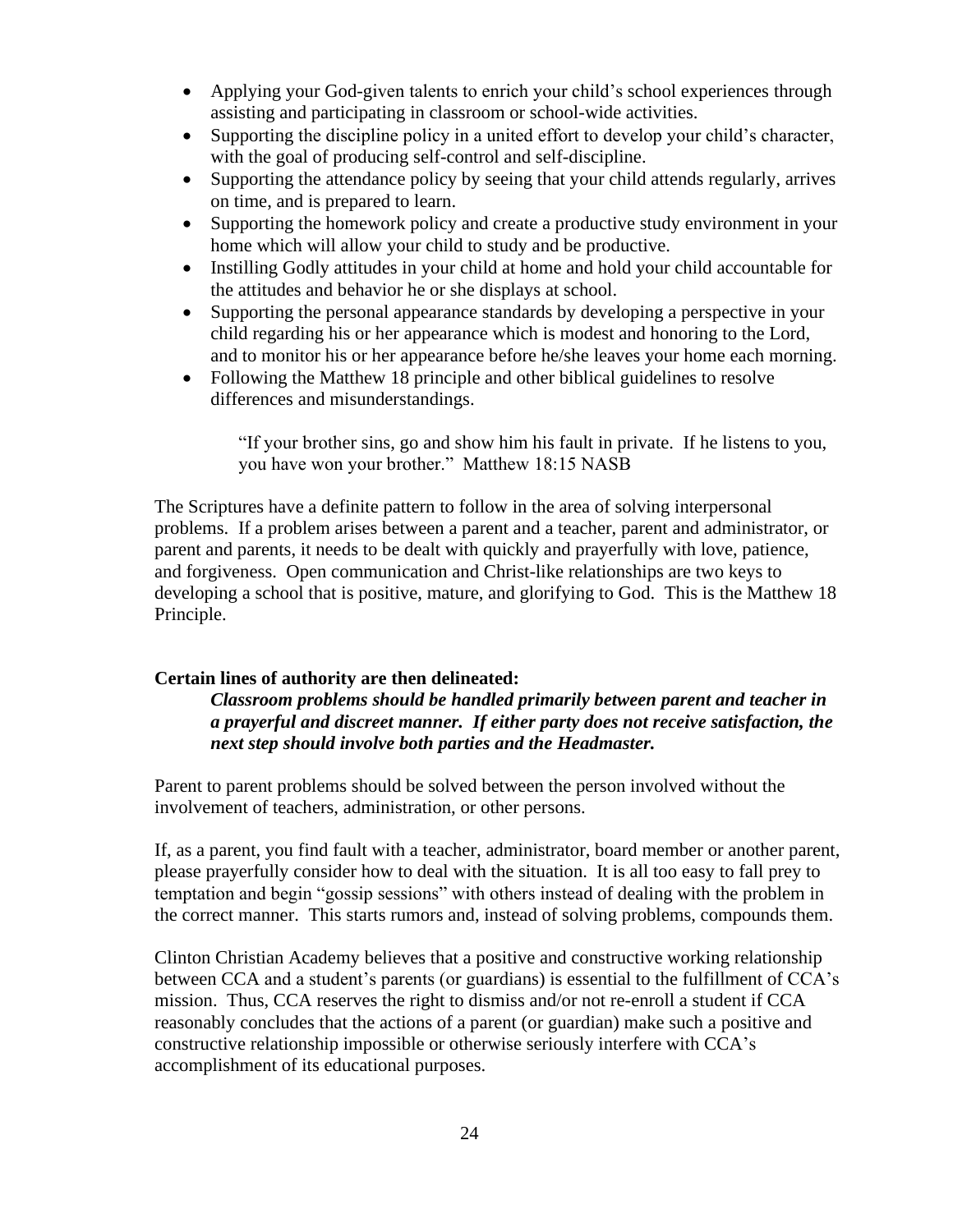# *Social Media – The use of Facebook, Instagram, or any other form of social media to post negative comments about teachers, staff, and students is strictly prohibited. As a parent, you are liable for negative comments made by you or your child.*  **DISCIPLINARY PROCEDURES**

# **K4 through 6th (Elementary School)**

The purpose of the elementary discipline system is to help the students learn to treat each other and their teachers with respect and dignity, to help the students learn responsibility and independence, and to help the students recognize their own worth as children created in image of God. It is the teacher's responsibility to provide students with the expectations regarding classroom rules and procedures. This should be done beginning on the first day of school.

Each classroom teacher has established rules for his/her classroom. These rules are discussed and learned during the first week of school. Violations of these rules are divided into two categories: minor and major.

# **Minor Violations (K4-12th)**

Minor violations are handled by the classroom teacher; they can include, but are not limited to, the following:

- Failure to take turns talking
- Failure to follow directions
- Failure to listen to the teacher and others
- Failure to keep hands and feet to self
- Failure to follow the dress code

# **Consequences**

- First- receive verbal warning
- Second- receive a 5-10-minute time-out at the discretion of the teacher
- Third parental contact by phone or conference
- Fourth an office discipline referral will be completed by the teacher; the student will be sent to the office and the parent contacted
- Fifth an administrative/teacher conference will be scheduled with the student's parents that day or the following day to discuss further action needed

# **Major Violations (K4-12th)**

Examples of major violations are:

- Disrespect
- Disrespectful attitude toward any faculty, staff member, or school regulations
- Improper manners toward any faculty, staff, or student body member
- Destruction of property (building or equipment)
- Repeated disruption of class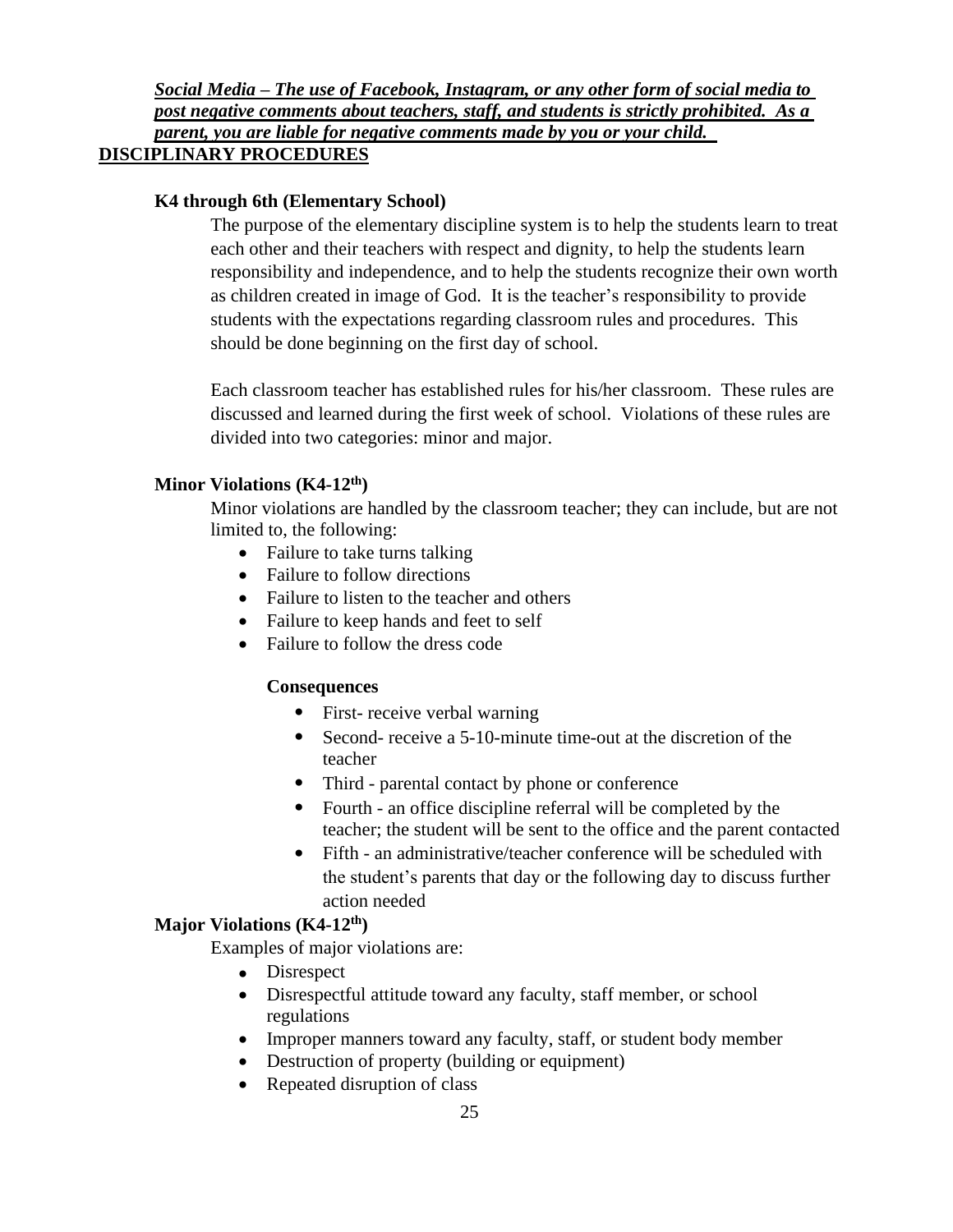- Repeated minor violations
- Bullying/name calling
- Tobacco Use
- E-Cigarettes Vaping
- Lying
- Cheating
- Stealing
- Fighting

# **Consequences**

Major violations will be referred to the office, and the parents will be contacted. Major violations may result in a recommendation for suspension and/or expulsion of the student.

# **DISCIPLINARY PROCEDURES**

# **7 TH through 12th (Secondary)**

The goal of disciplinary consequences for secondary students is correction and restoration with the student's dignity remaining intact. For students who fail in their responsibilities, respectfulness, or obedience, the following disciplinary steps are followed:

# • **Level 1 – Verbal Warning**

Students will receive a verbal warning from their teacher.

# • **Level 2 – Contact Parent**

If the student continues to exhibit poor behavior after a verbal warning, then the parent may be notified by phone call or email. The teacher has the discretion to issue a detention at any time during the process based on the offense.

# • **Level 3- Sent to the Office –CONSIDERED SERIOUS**

A student who does not respond to a verbal warning, an issuance of detention, and prevents an atmosphere not conducive to learning for the other students, will be sent to the Headmaster's office. The Headmaster may assign the following actions for habitual or serious disciplinary problem:

- **Detention** Detention will be held on Tuesdays and Thursdays of each week from 3:00 pm until 4:00 pm. Students who are late for detention will attend the following detention to make up the time missed along with an additional hour for every 15 minutes they were late. Students serving detention will be assigned work detail job on campus. Parents will be notified if their child is assigned a detention.
- **In-School Suspension (ISS)** A student serving an in-school suspension will be isolated from his/her classmates during the school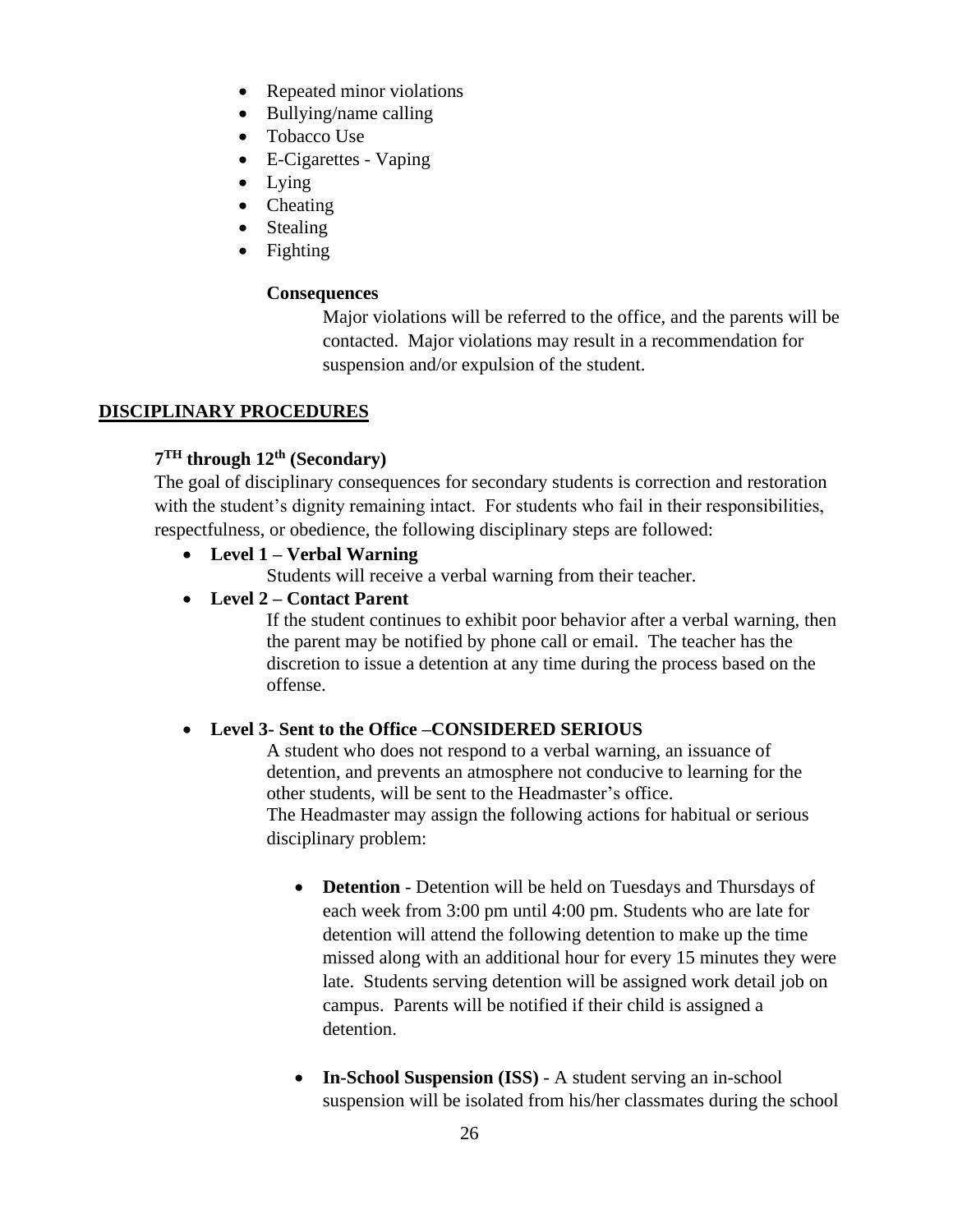day. He/she will complete all work and tests that have been scheduled for that day, but he/she will remain isolated from the school community. A student serving an ISS is not permitted to participate in or attend any school related activities (i.e. athletics, choir, or other competitions) for that day.

- **Overnight Suspension** An overnight suspension begins at the end of the school day and remains in effect until a conference is held with the administrator, parent, student, and if necessary, the teacher. The suspension begins at the end of school activities the day it is assigned and ends after the conference is held. Any class missed while waiting for the conference to be held is unexcused.
- **Out-of-School Suspension (OSS)** A student serving an out of school suspension will spend the entire day(s) away from school including athletics, choir, or any other competitions and extracurricular activities. The student will receive 0's for all homework, classwork, and test during suspension period. The student is responsible for acquiring all notes, classwork, and assignments during this time.
- **Disciplinary Probation** A student may be placed on probation if he/she has continual behavioral problems. Probation puts the student in jeopardy of being dismissed from Clinton Christian Academy. At the end of the probationary period, a student may be removed from probation, have the probation extended, or be dismissed from CCA

# **Level 4 - Board Referral**

A student who is repeatedly referred to the Headmaster for behavior problems will be brought before the Board.

## **Dismissal**

A student may be dismissed by CCA without first being suspended if, in the judgment of the Headmaster, the offense is extremely serious. Appeal of the dismissal may be made to the Board. Any student dismissed from CCA will not be permitted to attend future school functions without the permission of the Headmaster.

## **DRESS CODE**

## **There are two primary reasons for a dress code:**

- The first is to ensure modesty which the Bible encourages (I Tim. 2:9).
- The second is to encourage a dignity that is appropriate for the Academy setting.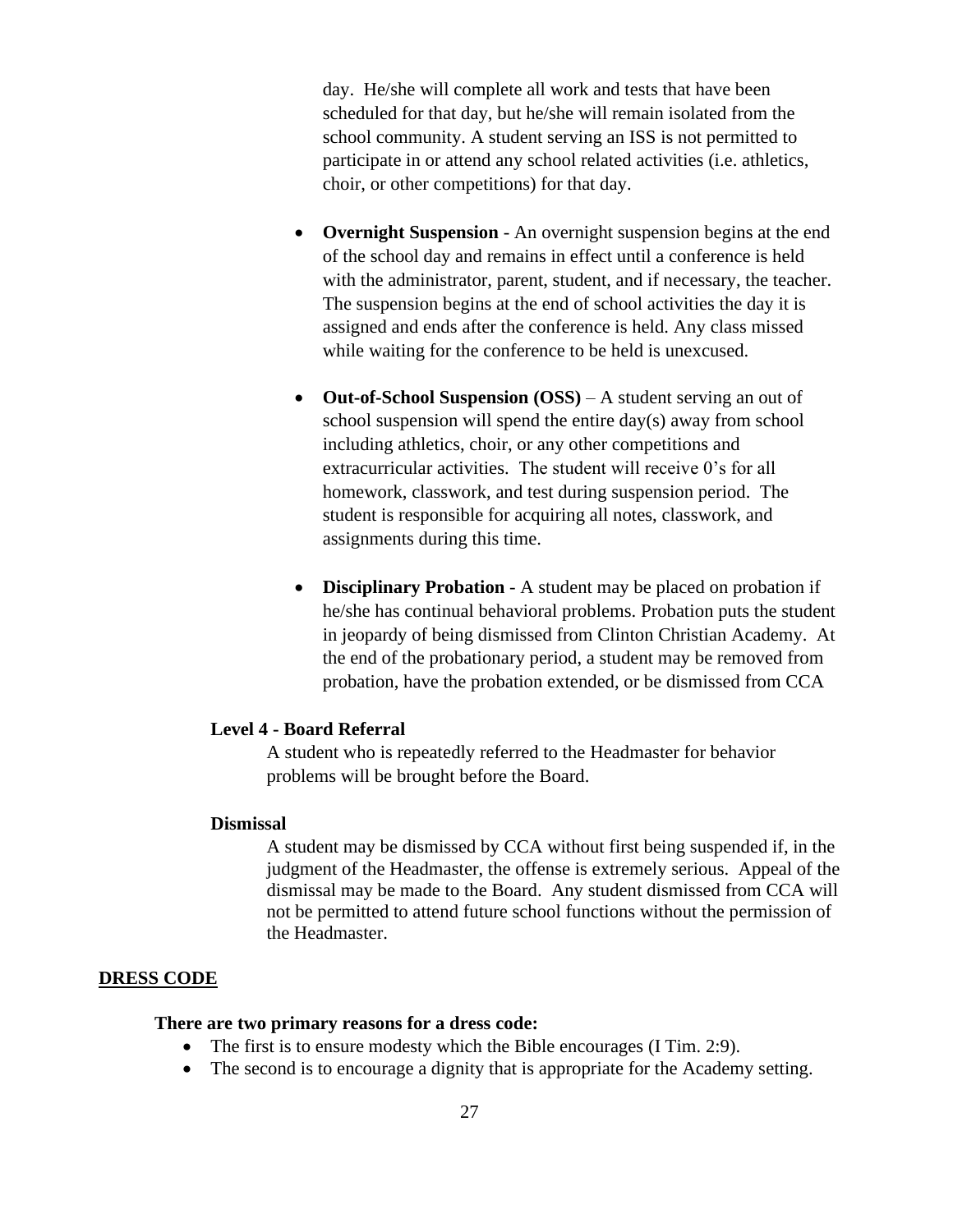The dress code of Clinton Christian Academy impacts our Academy environment every day. The appearance of our students communicates the Christ centered focus of our Academy and should be a valuable testimony in establishing our reputation as an outstanding Academy with superior students. The dress code is established to provide guidelines for parents and students on appropriate school dress.

# **Uniforms**

All CCA students will wear the school approved uniform. The specifics for the uniform are listed below.

# **Policy Statement**

- The dress code applies to the school day. The administration, faculty and staff are responsible for monitoring the dress code.
- When a student is observed by administration, faculty or staff to be in violation of the following code, the elementary student will be issued a uniform violation form to be signed by the parent and  $7<sup>th</sup>$ -12<sup>th</sup> grade students will be issued a break detention. In some cases, if deemed necessary by administration, the parents or legal guardian may be called, and the student may be sent home to make any needed alterations**.** If it is impossible for the student to go home to change, he or she may be held out of class for the remainder of the day. The student's grade for each class will reflect his or her absence. Repeated offenses may indicate an issue of direct disobedience. Such students could lose certain dress privileges and be subject to disciplinary action from detention to dismissal.
- Since this normally works a greater hardship on the parents or guardian than the students, parents are urged to supervise their child's dress on a daily basis. If a student is judged in non-compliance, complaints, or arguments based on what other students wear or how they appear will not be applicable. It is the student alone and his or her parents or guardians who are responsible for proper dress consistent with the spirit and the word of the dress code. *Clinton Christian Academy reserves the right to determine the acceptability of clothing and hairstyles*

# **Chapel Day Policy (MONDAY)**

# **Girls**

- K4-K5 girls wear navy polo dresses and the Velcro tennis shoes or shoes that do not require laces as stated below.
- $\bullet$  1<sup>st</sup> -2<sup>nd</sup> grade girls must wear the navy polo dress or plaid or gray skirt with navy polo shirt.
- 3rd -12th grade girls must wear navy polo or navy  $\frac{3}{4}$  length sleeve shirt with the plaid skirt**.**
- SHOES:  $K4-6<sup>TH</sup>$  may wear tennis shoes on Monday  $7<sup>th</sup>$  -12<sup>th</sup> MUST wear dress shoes in navy, gray, white, black, or brown

# NO OPEN TOE, HOUSESHOE TYPE SHOE OR CROCS

 **Boys**

- K4-12th- boys must wear navy polo shirts on Chapel days with khaki pant or shorts
- SHOES:  $K4-6^{TH}$  may wear tennis shoes on Monday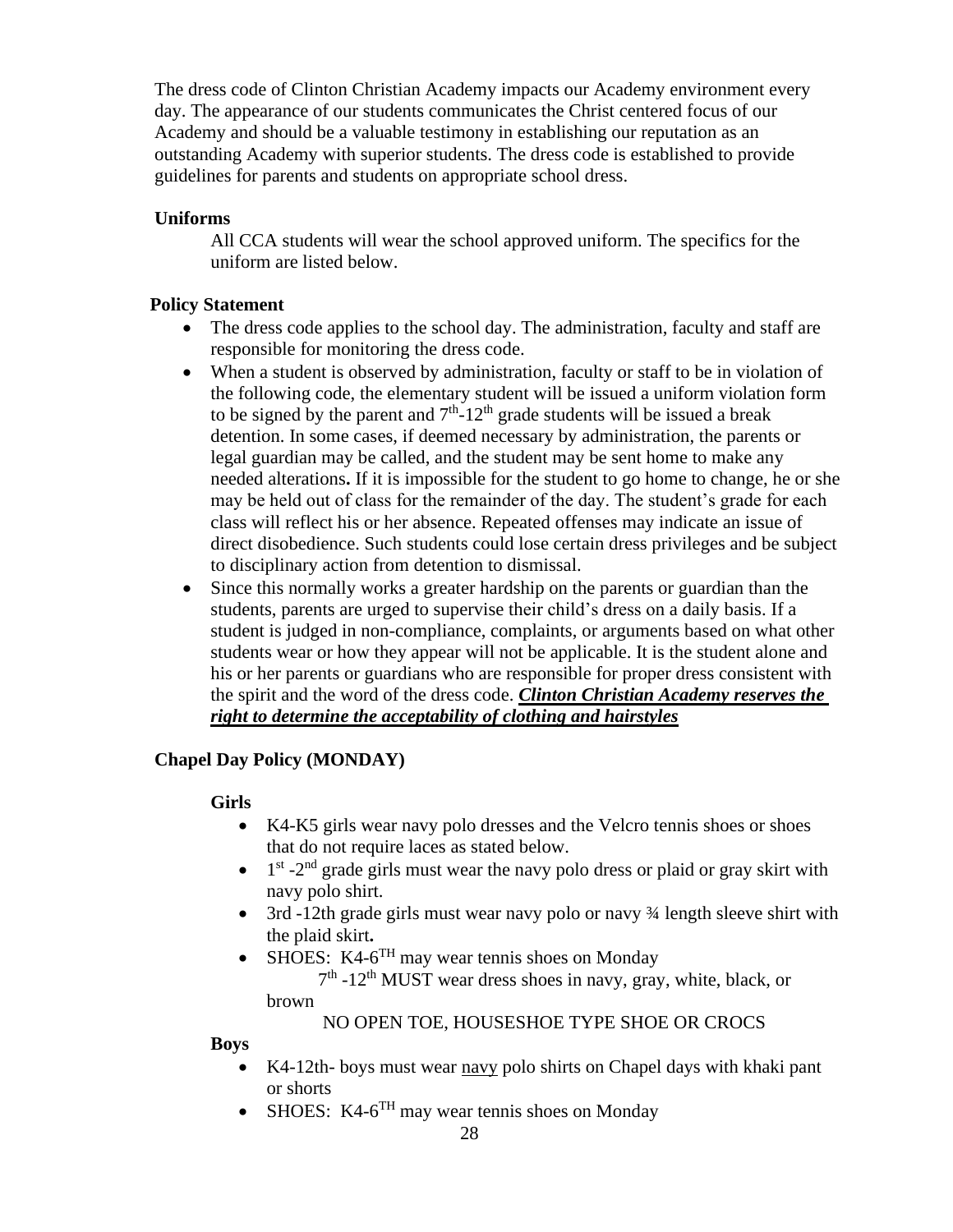$7<sup>th</sup>$  -12<sup>th</sup> MUST wear dress shoes in navy, gray, white, black, or brown

NO OPEN TOE, HOUSESHOE TYPE SHOE OR CROCS

# **Uniform Policy (GIRLS) - MUST BE PURCHASED FROM CCA Pro Shop.**

# **(TUESDAY, WEDNESDAY, AND THURSDAY)**

• **K4-K5**

Must wear navy polo dress everyday with modesty shorts. They MUST wear Velcro laced tennis shoes or shoes that do not require laces. Girls may wear leggings or tights in navy, black or gray.

# $\bullet$  **1**<sup>ST</sup> **-**  $2^{nd}$  Grade

Can wear navy polo dresses everyday with modesty shorts or the plaid or gray skirt with gray or navy polo shirts. Girls may wear leggings or tights in navy, black or gray.

# • **3 rd -12th grade**

May wear plaid or gray skirts with navy or gray polo shirts. 3/4 length sleeve navy shirts can also be worn but are only available in adult sizes with adult x-small being smallest. Girls may wear leggings or tights in navy, black or gray.

# $\bullet$  1<sup>st</sup> -12<sup>th</sup> grade

May wear any color tennis shoe (no sparkle or other embellishment); flats in brown, gray, black, or navy (solid color with no sparkle or other embellishment) or boots.

# • **Cheer or sports uniforms**

May be worn on game days. MUST be the items issued by coach and specific to the sport in season.

# **Uniform Policy (BOYS) - MUST BE PURCHASED FROM CCA Pro Shop**

# • **K4- K5 Grade**

May wear navy or gray polo shirts with khaki pants or shorts. They MUST wear Velcro laced tennis shoes or shoes that do not require laces. **NO BOOTS for boys.**

# • **K5-12th Grade**

Will wear navy or gray polo shirts with khaki pants or shorts. They may wear the following shoes: tennis shoe of any color; brown dress shoes (this includes a brown Sperry or Wallaby type shoe or a boot). Jeans may NOT be tucked in boots. NO OPEN TOE SHOE, HOUSESHOE TYPE SHOE OR CROCS

# • **1st-12th Grade**

Will wear a solid brown belt with shirts tucked in.

• **K4-K5-** may wear elastic waist or button khaki shorts, no belt required.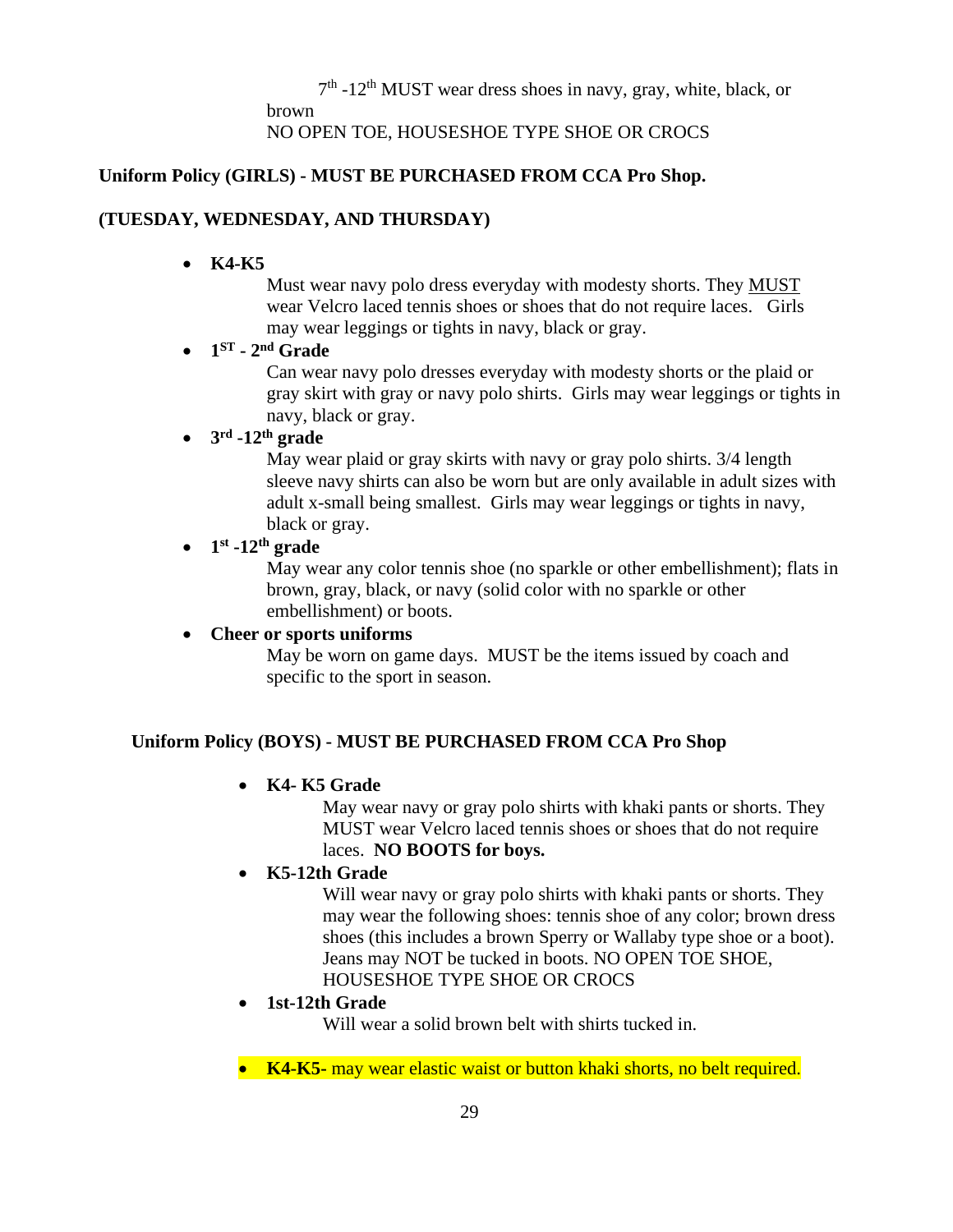## **Shoes/Socks for Girls and Boys**

- K4-12<sup>th</sup> grade girls and boys any color socks may be worn. Girls may wear leggings or tights in navy or gray. See shoe options above.
- No embellishments on shoes.

## **General**

- Undershirts for both boys and girls must not extend below the bottom of the uniform and MUST be white, gray, navy or black.
- ALL jackets, pullovers & sweatshirts on premises (inside or out) must be purchased from CCA or from a CCA sponsored fundraiser. If outerwear is taken off during the day Monday-Thursday, the appropriate uniform shirt MUST be worn. If a t-shirt is worn under outerwear and can be seen, it must be white, gray, navy or black.

## **Friday is Spirit day**

Spirit Wear - blue jeans and approved CCA t-shirts and sweatshirts. Inseason athletes may wear their jersey as a spirit shirt. A white or light gray undershirt must be worn underneath mesh or sleeveless jerseys. No sagging jeans, and no jeans with holes. Jeans with frays are allowed as long as NO skin is showing. CCA t-shirts and sweatshirts may be purchased in the CCA pro shop or CCA sponsored fundraiser.

## **Hair**

Hair coloring for all students should be in good taste. Hair color that is extreme in the opinion of the administration must be corrected before the student returns to school. Boy's hair should be out of the eyes and not below the collar. No male Buns or male Ponytails allowed – Anything that will bring undue attention to oneself or that is distracting. Administration reserves the right to determine what is distracting. **Facial Hair** – Students must be neat and not distracting at all times.

Administration reserves the right to determine what is distracting. There will be certain events that require all boys to be clean shaven to participate in, like Senior Awards and Graduation.

## **Hats**

Hats, caps, kerchiefs, hoods, and headbands are inappropriate to be worn during school hours and should never be worn inside the building, whether before, during, or after school.

## **Jewelry**

Girls' jewelry and make-up should be modest and tasteful. Boys may wear necklaces under their shirts. Boys may **not** wear earrings or any other type of piercing. Pocket and wallet chains are not permitted. Jewelry should be modest and low key. Body piercings (tongue/nose rings, etc.), and tattoos are not permitted, either real or fake. This includes drawings on the skin. The wearing of dog collars, heavy chains, studded neckbands, or any other similar jewelry items are not allowed.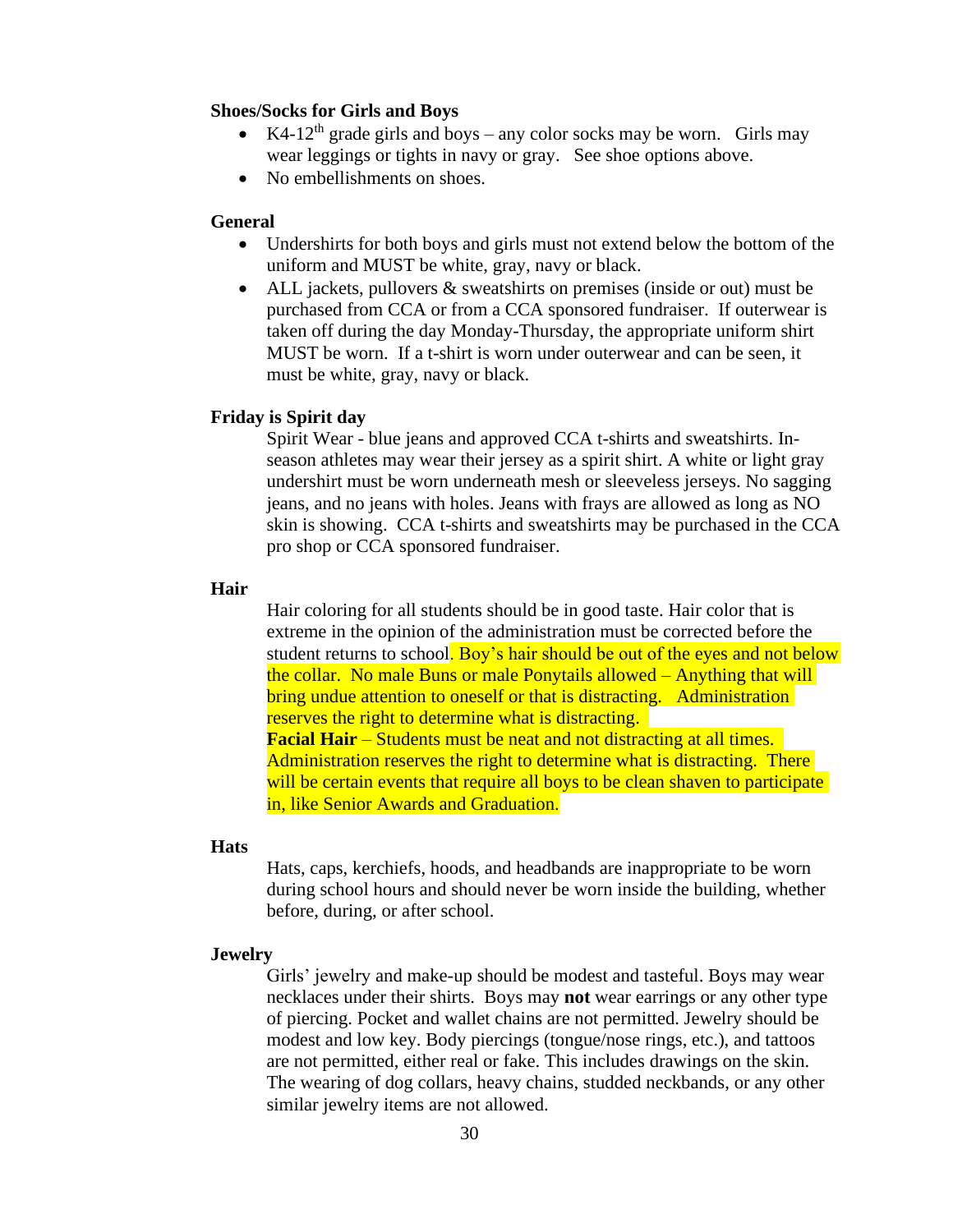## **Sweatshirts and Jackets**

ONLY jackets and sweatshirts with CCA logo will be allowed to be worn in the building. This includes sports team jackets and sweatshirts. CCA HOODIES may be worn. You cannot put it on your head. Do not bring blankets to the classroom. Coats and jackets not meeting these criteria must be removed upon entering the school. Duster style/trench style coats are not permitted. K4-6<sup>th</sup> grade may bring heavy coats to wear outside during cold weather, but they are not to be worn once inside.

## **Miscellaneous**

- The above dress code should be maintained before, during, and after the school day while on the school CCA's campus or representing CCA at other campuses. Extremes in styles that call undue attention are not appropriate and should be avoided. Examples of calling undue attention, which will not be allowed, are the piercing of visible body parts other than ears (girls only) or having a visible tattoo.
- Attire must always be neat, clean, in good repair, and fitted properly. Clothing and appearance should be non-distracting and appropriate for school activities; extremes in personal attire or appearance will not be permitted. Excessively tight, baggy, or sloppy clothes are not allowed. Clothing that advertises drugs, tobacco, alcoholic beverages, or has slogans of a suggestive, obscene, defiant, negative, or ungodly nature shall not be worn or displayed. Boys or girls may not dress or adorn themselves in a manner of the opposite gender.
- Shorts, skirts, dresses and skorts worn in the school building must be no higher than four (4) inches above the kneecap (from a kneeling position, measured from the floor). If a uniform skirt must be altered, there should be no more than four (4) inches about the kneecap.
- Conservative make-up may be worn in grades five through twelve. No extreme or distracting colors of nail polish or makeup may be worn, e.g., Goth-style make-up, black lipstick or nail polish is also not permitted. Makeup, nail polish, lotions, sprays, or perfumes, may not be brought to the classroom. Grooming is to be done in the restrooms only and grooming items should not be left in restrooms.

## **Dress Code Outside School (Extracurricular Activities)**

- For school sponsored or sanctioned activities, girls may not wear spaghetti straps, halter tops, tube tops, and blouses should not reveal bare midriffs.
- When slacks or jeans are worn, they should be in keeping with the general standards of good taste reflected in the Academy's dress code.
- Shorts can be worn to athletic competitions.
- Shirts, jackets, coats, sweaters, or caps with symbols or writing which would be dishonoring to the Academy's standards are inappropriate. Inappropriate attire will be addressed on an individual basis.
- Please Note: Due to the constantly changing nature of fashion trends, the administration reserves the right to make specific, case-by-case judgments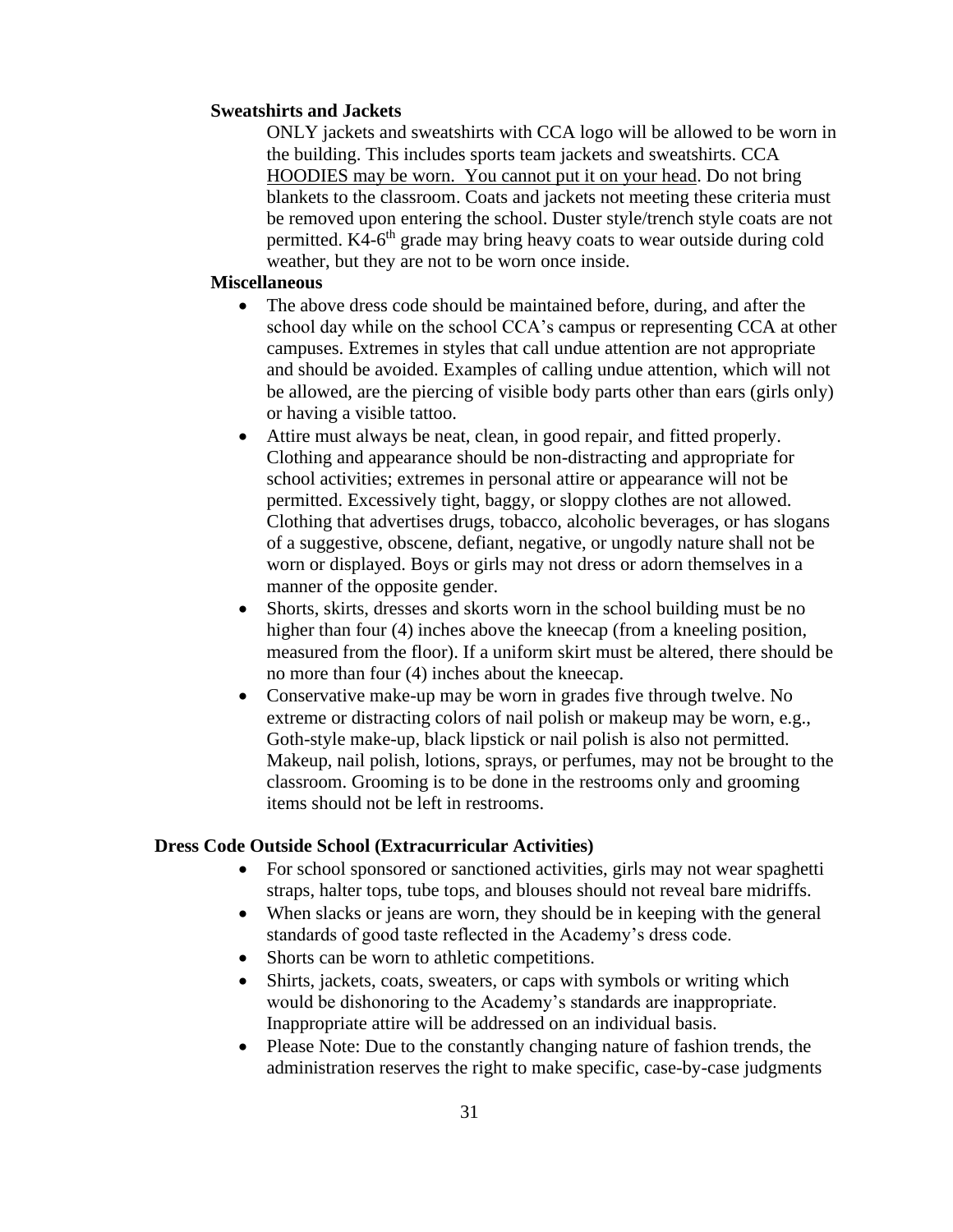concerning the dress code that may not be covered in this handbook and may amend the dress code as deemed necessary.

# **ELEMENTARY/LOWER SCHOOL PROCEDURES (K4-6 TH)**

## **Readiness for School**

All Pre-K and Kindergarten students entering CCA must be toilet trained and able to maintain personal cleanliness with minimal amounts of assistance. We do not have the personnel available to change diapers and supervise classes. We understand that young students have accidents from time to time, but this should not be a regular occurrence.

#### **Grading/Evaluation**

Student progress is reported to the parents every nine weeks. All students in grades 2-6 receive progress reports at the mid-nine weeks point. Formal grading begins in the second grade.

*Grading Scale A = 90 - 100 B = 80 - 89 C = 70 - 79 D = 65 - 69 F = 65 and below*

#### **Honor Roll**

Students in grades 1-6 who have an **85 or above in all classes for the 9-week term** will be placed on the Honor Roll. Students in grades 1-6 who have a **90 or above in all classes for the 9-week term** will be placed on the Headmaster's List.

## **Promotion**

Students are promoted to the next grade only when they are "ready." Careful student evaluations will be made each spring to determine "readiness," and such observations will be based on student grades, achievement scores, social maturity, emotional maturity, and general observations made throughout the year. Parents will be consulted if promotion is doubtful. Any student failing two core subjects will not be promoted to the next grade level. The Headmaster has the prerogative and final responsibility in all promotions and retentions.

#### **Homework**

The purpose of homework is to complete basic and enrichment assignments begun in class, to reinforce material presented in class, to memorize facts, or to research topics which cannot be completed in class due to lack of time. Generally, homework given will be in proportion to the grade level of the student. Parents are asked to help students regularly and check on completed homework to be certain it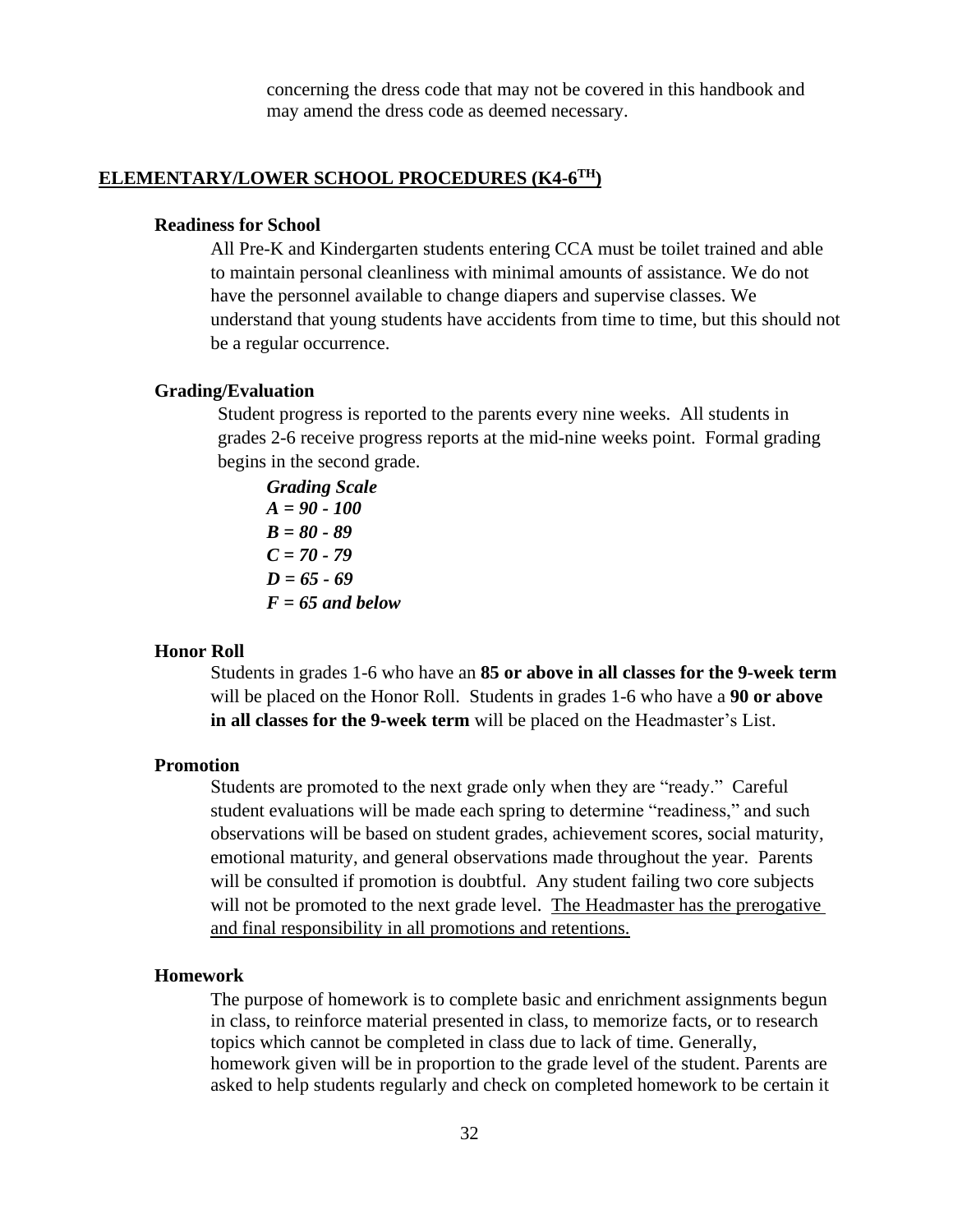is satisfactory. Homework is not to be done by the parents. However, the parents should assist the teacher in enabling the students to develop independent study skill habits. It is not our purpose to overburden the students with homework or to interfere with family life. Moderate homework may be assigned any night of the week. If the student has any work that he or she has not finished during the day, it automatically becomes homework. Students are expected to develop responsibility and maturity by turning in their work on time. Teachers will inform parents if homework is frequently late or poorly done. It is expected that all homework assignments will be completed.

## **Classroom Visits**

If a parent would like to observe in his/her child's classroom, an appointment must be made in advance by contacting the Headmaster.

## **Electronic Devices**

NO electronic devices (i.e.-ipad, applewatch, cellphone of any kind, etc.) are allowed at any time during school hours, early care, or aftercare. The only exception will be medical and a parent letter to the headmaster will be required.

#### **JR. /SR. HIGH PROCEDURES**

## **Communication**

Communication plays an important role in the Jr. /Sr. High years of school as the students' transition out of elementary school and prepare for college. Teachers and parents must communicate in a timely manner. To facilitate communication, parents are asked to provide e-mail addresses to their child's teacher. Please do not try to "catch" a teacher in the morning before class. The teachers need this time to prepare for the day. If you need to meet with your child's teacher, please contact the office and set up a scheduled appointment.

## **Grading/Evaluation**

All students receive progress reports every 4 weeks. They will receive report cards every 9 weeks.

| <b>Grading Scale</b>   |                             |                       |  |
|------------------------|-----------------------------|-----------------------|--|
| <b>Numerical Grade</b> | <b>Letter Grade</b>         | <b>Quality Points</b> |  |
| 90-100                 | A                           | <b>4.00</b>           |  |
| 80-89                  | R                           | <b>3.00</b>           |  |
| 70-79                  | $\mathcal{C}_{\mathcal{C}}$ | <b>2.00</b>           |  |
| 65-69                  | I)                          | <i><b>1.00</b></i>    |  |
| <b>Below 65</b>        | F                           | 0.00                  |  |

#### **Honor Roll**

Students in grades 7-12 who have an **85 or above in all classes for the 9-week term** will be placed on the Honor Roll. Students who have a **90 or above in all classes for the 9-week term** will be placed on the Headmaster's List.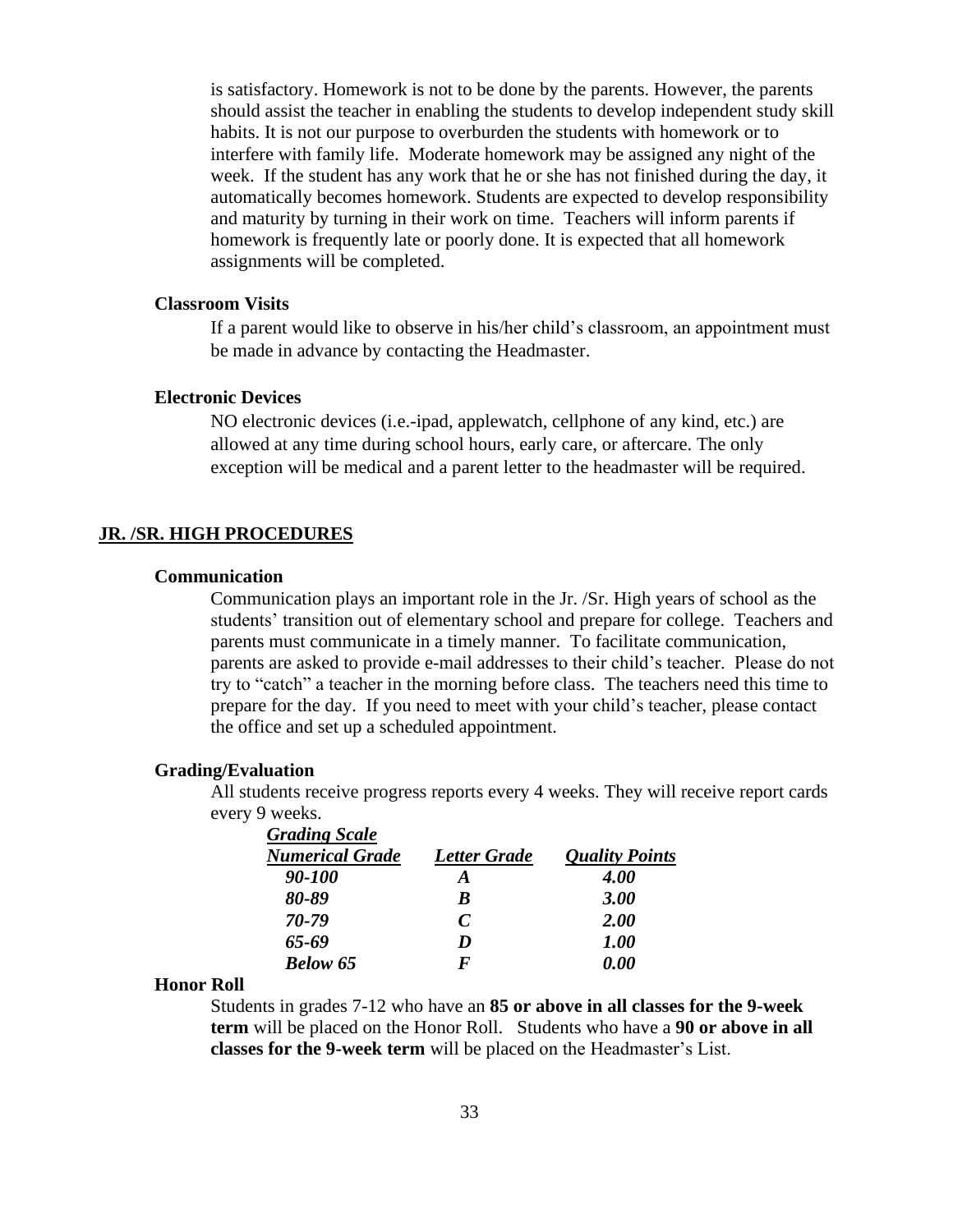# **Honors Classes**

Honors classes are offered in the subject areas of math, English, and science. Students meeting certain academic criteria are eligible to take these classes. The offering of these classes is dependent upon class enrollment.

## **ACT Testing**

Weekday testing will be offered in the fall for Juniors and Seniors. Testing during the spring will be offered of Juniors only. No accommodations for the ACT will be offered for weekday testing.

## **Dual Enrollment**

Dual enrollment classes in English Comp I and II are offered through Hinds Community College to seniors and taught here at CCA.

The requirements for Dual Enrollment Classes are as follows

• A score of 17 or higher on the English sub score on the ACT

Or

• A qualifying score on the Accuplacer test through Hinds Community College AND an 85 or above in English III.

Dual Enrollment Online classes are also offered through Hinds Community College and requirements vary depending on course taken. Please see school counselor for those requirements.

## **Academic Probation**

Students with a GPA of 2.0 for any semester will be placed on academic probation for the following semester. The student's work will be evaluated quarterly. A student may not be invited to return to CCA if his/her GPA remains below 2.0 for two consecutive semesters.

## **Semester Exams**

Students will be given semester exams at the end of the fall and spring semesters. The exams will cover information taught during that time period. Student's grades 7-12 may be exempt from the spring exams provided they meet the required standards explained later in this handbook. Exams will count 20% of the semester grade. In order to take a make-up exam, a Doctor's excuse must be provided.

#### **Computers**

Students in grades 9-12 use laptop computers. They will access their texts wirelessly so all computers for student use must have wireless capability. Students are responsible for making sure that their computer is ready for use each day and that it is working correctly. Excuses of batteries being dead or other issues rising from poor preparation are not acceptable for inability to access the computer. Chargers should be brought every day to allow for heavy usage days. All students are required to read and sign the computer "Acceptable Use Policy". That policy gives further information regarding computer usage at school.

## **Graduating with Honors**

Graduation with honors is awarded to students with following cumulative grade point averages: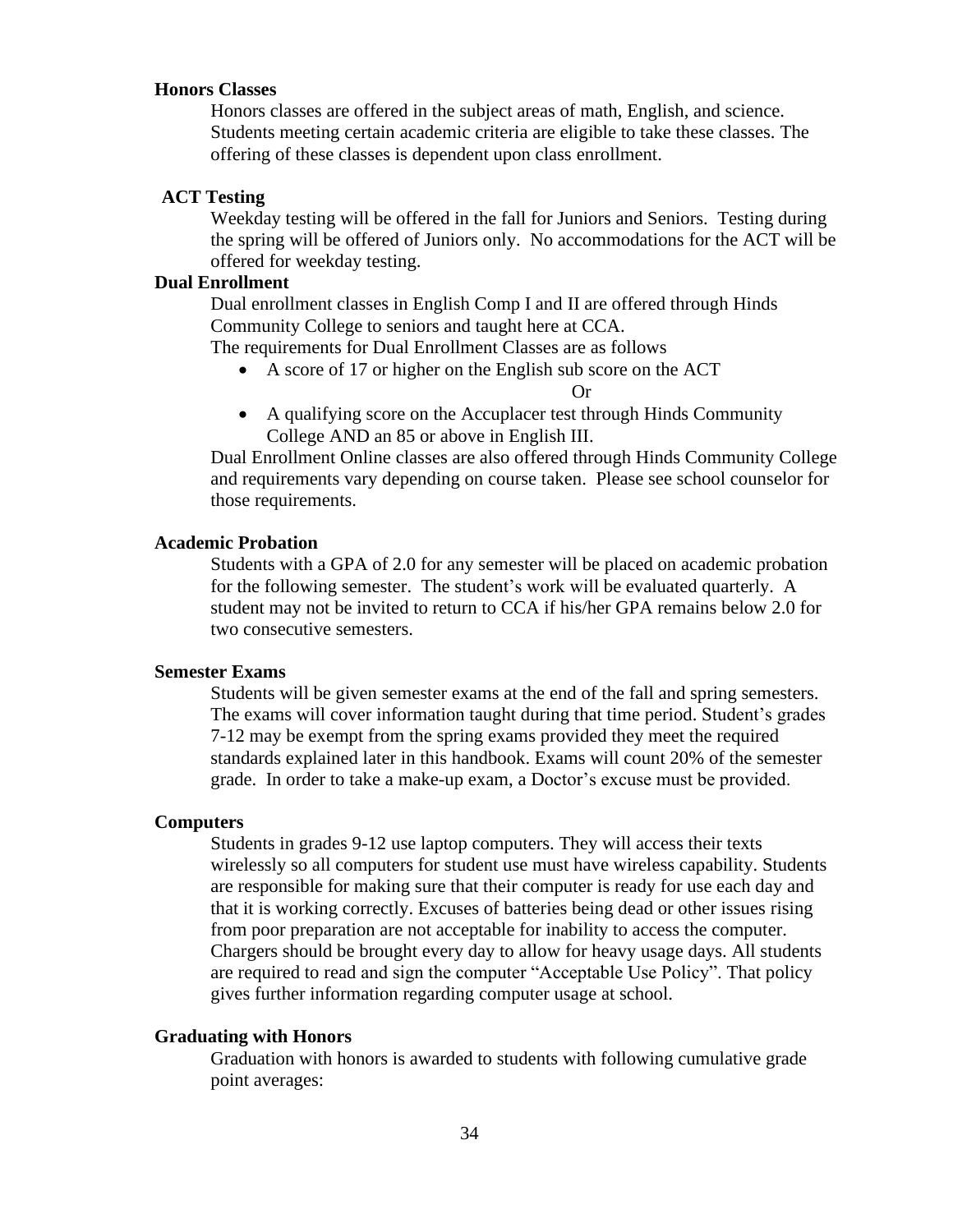- *Salutatorian* awarded to graduating senior with the second highest numerical average in the class. Minimum grade of 90 unrounded. *Students must have enrolled in Clinton Christian Academy by the start of their junior year to be considered for Salutatorian.*
- *Valedictorian* awarded to graduating senior with the highest numerical average in the class. Minimum grade of 94 unrounded. If no student qualifies, the award will not be given. *Students must have enrolled in Clinton Christian Academy by the start of their junior year to be considered for Valedictorian.*
- *NHS* students graduating as members of National Honor Society will wear a gold stole.

## **Promotion**

Students are promoted to the next grade level upon overall satisfactory progress in all subject areas. Students failing to progress may be required to repeat a grade or asked to withdraw.

#### **College Days**

Students in grades 11 and 12 are encouraged to visit college campuses for a firsthand experience of the school they are considering. **Students must complete the College Day Request Form and return to the school office prior to a college visit.** Parents are asked to request in writing one week in advance of the missed school day. College days are granted at the discretion of the school administration. Students will be responsible for any class work missed. **Juniors will be allowed one day, and seniors will be allowed two days per year.** All visits must be completed by April 15th of the student's senior year.

## **Exam Exemption**

Students 7-12 are eligible to be exempt during final exams of the spring semester. Exemptions can take place at the end of the semester in which the class is offered. In order to be exempt, the following standards must be met:

- An overall A average (90).
- No unexcused absences for the year for any reason.
- No disciplinary infraction resulting in Suspension or other infractions as determined to be serious by the Headmaster.

## **Early Dismissal (seniors)**

Seniors who are finished with classes for the day may leave campus at the conclusion of their last class. They are not to return to campus for any reason without the permission of the administration. No students will be allowed to leave the campus for lunch and then return. Students will not be allowed to receive "check out" calls from their parents to get lunch then return.

## **Graduation Requirements**

Graduates must complete at least four classes in English, History, Math and Science. Also, they must complete four electives which must include one in the fine arts, one-half unit in computer and two advanced electives. One must be a foreign language and the second a foreign language, or Advance World Geography,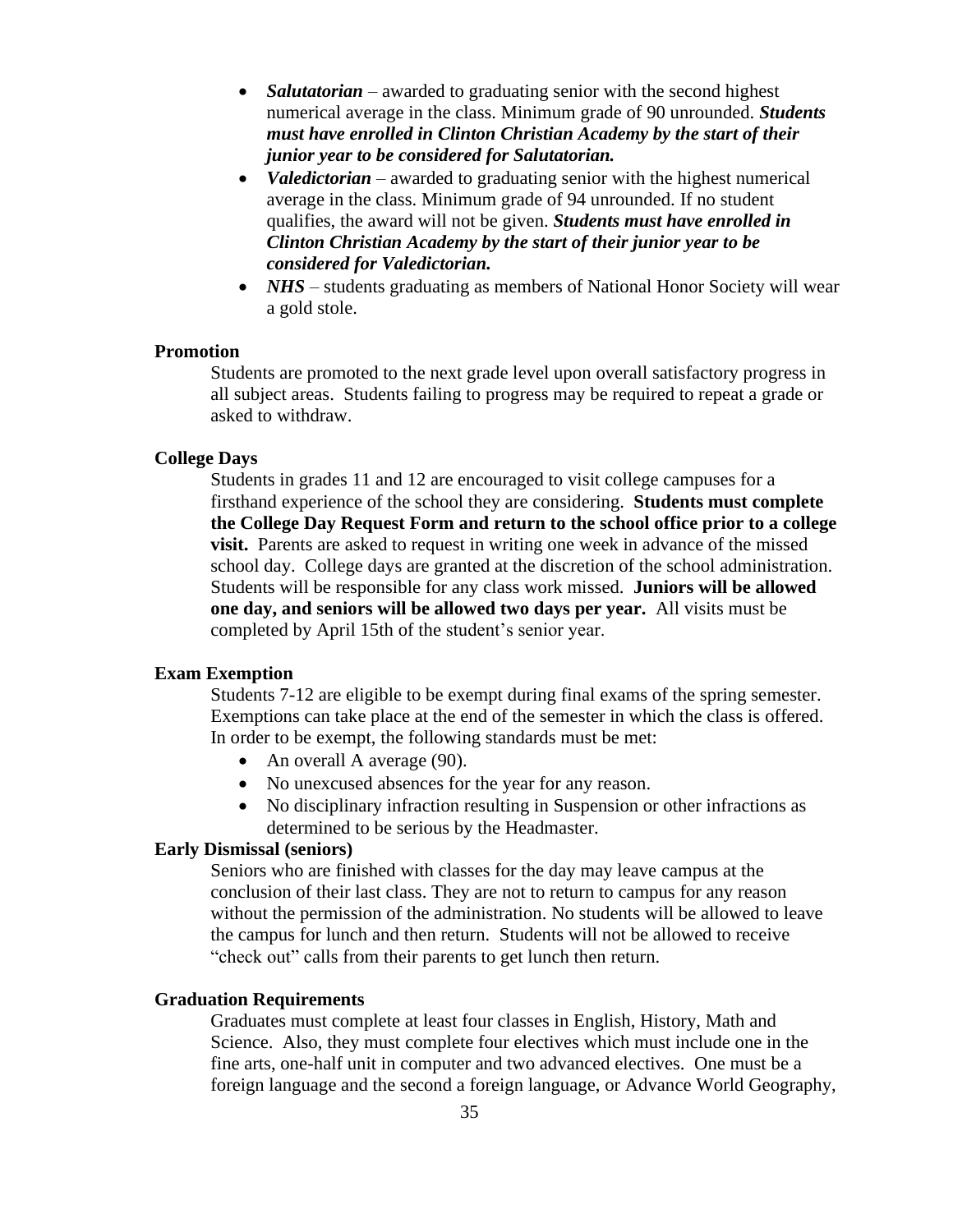5<sup>th</sup> math or 5<sup>th</sup> science. Students must take Bible each year they are at CCA. Any college classes taken through a dual enrollment program must be approved by the administration.

## **ATHLETICS/EXTRA-CURRICULAR ACTIVITIES**

## **Eligibility Requirements**

- Participation in any extracurricular activity is regarded as a privilege rather than a right. The following eligibility requirements are required of any student wishing to participate in any extracurricular activity:
- The student shall have accumulated four (4) credits from the previous school year. (MAIS guideline)
- The student's behavior must be compatible with the school's Student Conduct/Discipline Policy. Any discipline infraction that warrants being sent to the administrator's office or contacting parents would result in a suspension of the student from the next game/event. Two such incidents during a season will result in a student's permanent removal from the activity.
- A student who is ineligible due to low grades or behavior infractions will be suspended from participating in games/events until conditions are improved. He/she is required to participate in all preliminary activities (i.e., practices and preparation times) and is expected to attend "home" games/events. He/she is not permitted to travel to or participate in "away" games/events.
- A student must be present at least four (4) full class periods on the day of the game/event for him/her to participate. If the game is on a weekend or holiday, the student must have been at school on the last regular day of school before the contest.

Note: Coaches and/or sponsors for extracurricular activities shall monitor the attendance and eligibility of their students in coordination with classroom teachers. A student's academic and behavioral standing will be monitored weekly for athletic activities and quarterly for all others. An "eligibility list" will be compiled and posted each Friday to determine which students are eligible for extracurricular participation the following week.

## **Participation**

A coach shall play as many players as possible, but not necessarily all in one game. Throughout the course of the season, coaches will make every effort to provide playing opportunities to students not usually on the starting team. Students wishing to compete in athletics must obtain a valid physician's approval in order to participate. Proof that this has been done must be provided to the coach prior to the first event of the season each school year or the student will not be allowed to participate. All athletes must be covered by medical insurance from their parents. Athletes are responsible for all equipment and uniforms checked out to them. In case of destruction or loss, the athlete will be responsible for the cost of repair or replacement.

Students must have attended CCA for one calendar year in order to be eligible for selection to the homecoming court.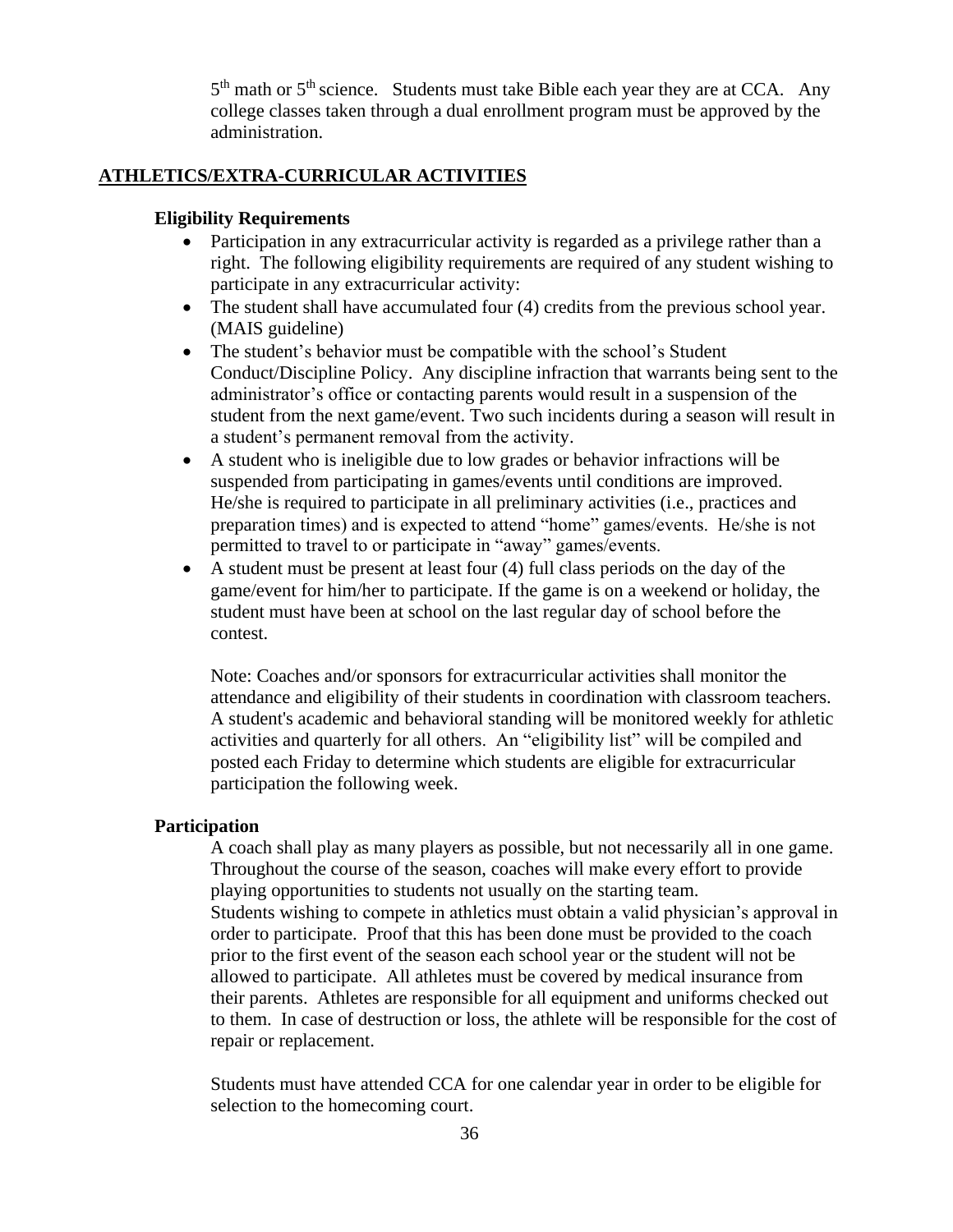## **Behavior**

Clinton Christian Academy expects its coaches, players, parents, and students to represent the school in a manner that is respectful of others and brings honor to God at all times*. Parents are not to approach coaches, players or other parents during games or practices in a threatening or hostile manner. You will be asked to leave the event or appropriate authorities contacted if necessary.* If a parent continues this repeated behavior, then your child may be asked to leave CCA. If you wish to have a discussion with the coach over an issue, then a conference needs to be scheduled. There must be proper respect given to the players on both teams and for the visiting crowd, treating them, as we would like to be treated. The school expects appropriate consideration to be given to all officials and to their legitimate position of authority over the game. Another team's players, coaches, and fans are not enemies, but are opponents in a competitive event. Taunting or intimidating participants, officials or coaches is disrespectful, unfriendly, and not Christ-like. This type of behavior will not be tolerated. (2 Timothy 2:5; 1 Timothy 4:8)

## **Scheduling/Practice**

Every effort will be made by the coaches and staff of CCA to schedule practices and games after school and on weekends at convenient hours. Every player is expected to participate in practices and remain at practice until completed unless parents have called ahead of time to let the coach know of illness/unforeseen event. If practices are not attended, players may not be allowed to play. Please check your child's WARRIOR WEEKLY every Monday for scheduled practices.

## **Student Extra-Curricular Participation Policy**

CCA student's that participate in an athletic sport, extra-curricular activity or program including but not limited to cheer-leading, show choir and archery must remain with that sport or program until the season or time of participation is over during current school year. A student who wishes to separate from a sport or program for which he or she began must adhere to the following guidelines:

- May not be allowed to participate, practice or associate in/with any other sport or program until initial entering sport or program is complete for the year. Those students in  $7<sup>th</sup> - 12<sup>th</sup>$  grade will be assigned to study-hall during  $7<sup>th</sup>$  period for the duration of the sport/program.
- You will be responsible for all fees associated with sport or program.
- Self-termination from a sport or program will be a factor in acceptance to future consideration.
- All exceptions and appeals must be submitted in writing to Headmaster within three days of separation.

## **ENERGY CONSUMPTION CONSERVATION POLICY**

Energy conservation is a team effort. All students, staff, and faculty at Clinton Christian Academy are encouraged to become actively involved in conserving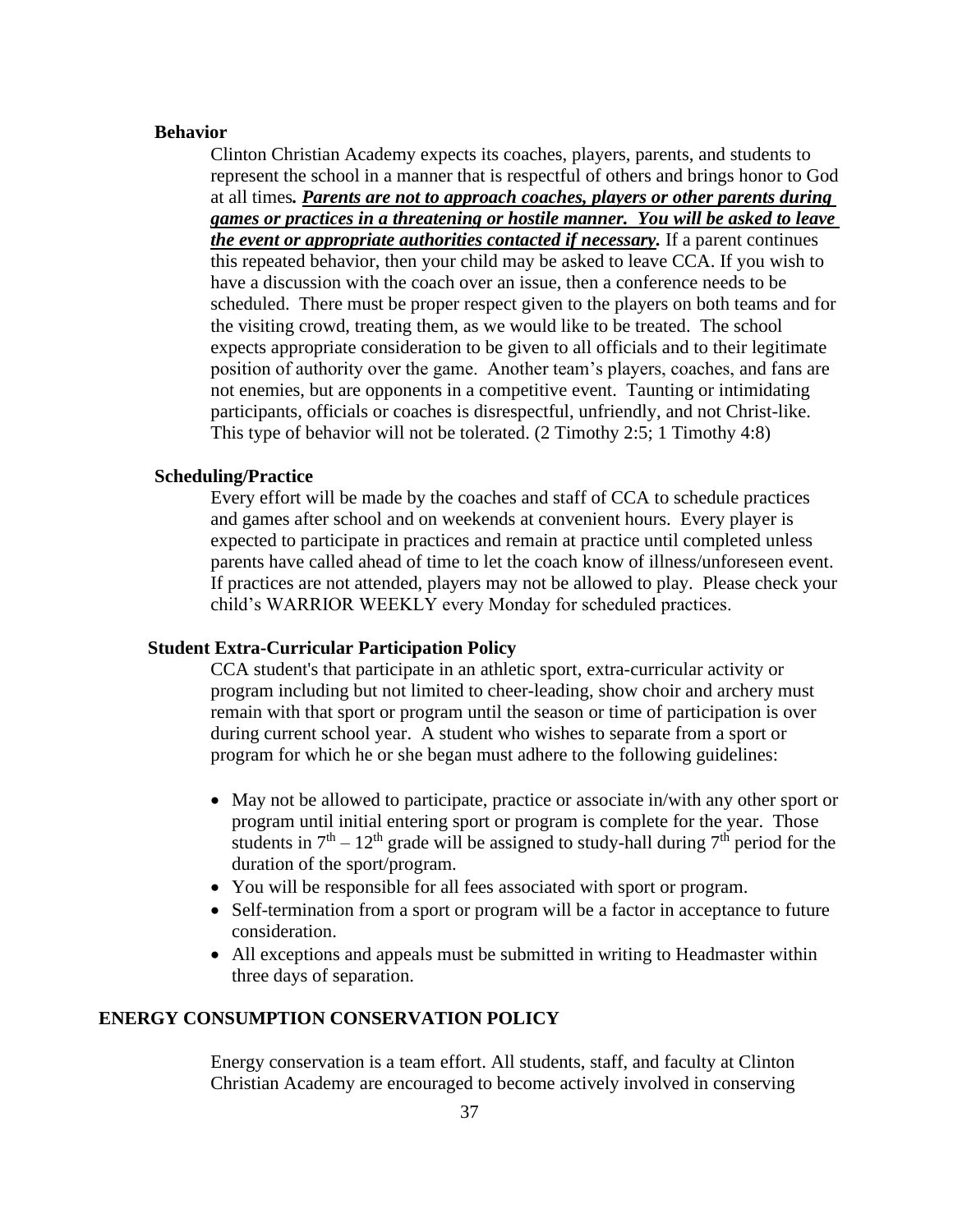energy. The following are procedures that promote effective energy-saving practices:

- Turn off lights in unoccupied areas (classrooms, restrooms, work rooms, and offices).
- Turn off all computers (as well as printer, monitors, and speakers) at night.
- Sleep mode for computers when not in use during the day.
- Turn off appliances not being used (TVs, radios, chargers, and fans).
- Close blinds and angle the slats upward when leaving at the end of the day.
- Close windows and doors when HVAC equipment is operating.
- Manage your thermostats (Cooling set point: 74 degrees / Heating set point: 68 degrees).
- The last CCA employee to leave the building for the day is to make sure all lights are off, and all entry doors are locked.

## **STUDENT ILLNESS AND COMMUNICABLE DISEASES**

Clinton Christian Academy has a responsibility to provide a safe and healthy environment for employees, parents, students, and visitors. In the case of global or local threats of a communicable disease, CCA will take all reasonable measures that may be necessary to protect the safety and health of members of the CCA community. These may include implementing infection control guidelines designed to stop or slow the spread of infectious diseases. CCA will apply guidance from the Center for Disease Control (CDC) and its affiliate, NIOSH, state and local health departments, and World Health Organization (WHO), and other agencies and resources as appropriate. Each communicable disease is unique. CCA's response depends on public health guidance for the specific communicable disease, the nature and stage of the disease, whether mitigation methods are or can be used, and public health guidance on the risk and exposure. Response may include, without limitation, a determination that no risk exists or that no action is required, immunization programs may be put into place, mandatory health screening may be implemented, mitigation steps may be needed such as a student refraining from some activities, utilizing bandages or other barriers, enhanced housekeeping, cancellation of field trips, a medical exam and release, and being sent home from CCA. Depending on the event, CCA may require parents to disclose upcoming travel plans and to self-quarantine their child upon return. School closure may be necessary or CCA may need to modify its curriculum, schedules, length of the school year, and/or means of learning and teaching methods. During certain communicable disease events, threat levels may change rapidly and CCA may need to modify various measures as additional information becomes available.

Examples of communicable diseases include seasonable influenza; tuberculosis; measles; chicken pox; mumps, scarlet fever, hepatitis A, C, and D; meningitis; antibiotic-resistant staph; Severe Acute Respiratory Syndrome (SARS); H1N1 Flu; Swine Flu; Avian Flu; Ebola; and novel coronavirus - COVID19. Lice, ringworm, pinworms, impetigo, pink eye, strep infection, hand, foot and mouth disease, mononucleosis, and other similar childhood illnesses are covered by this policy. We recognize that some diseases may not be infectious under certain circumstances.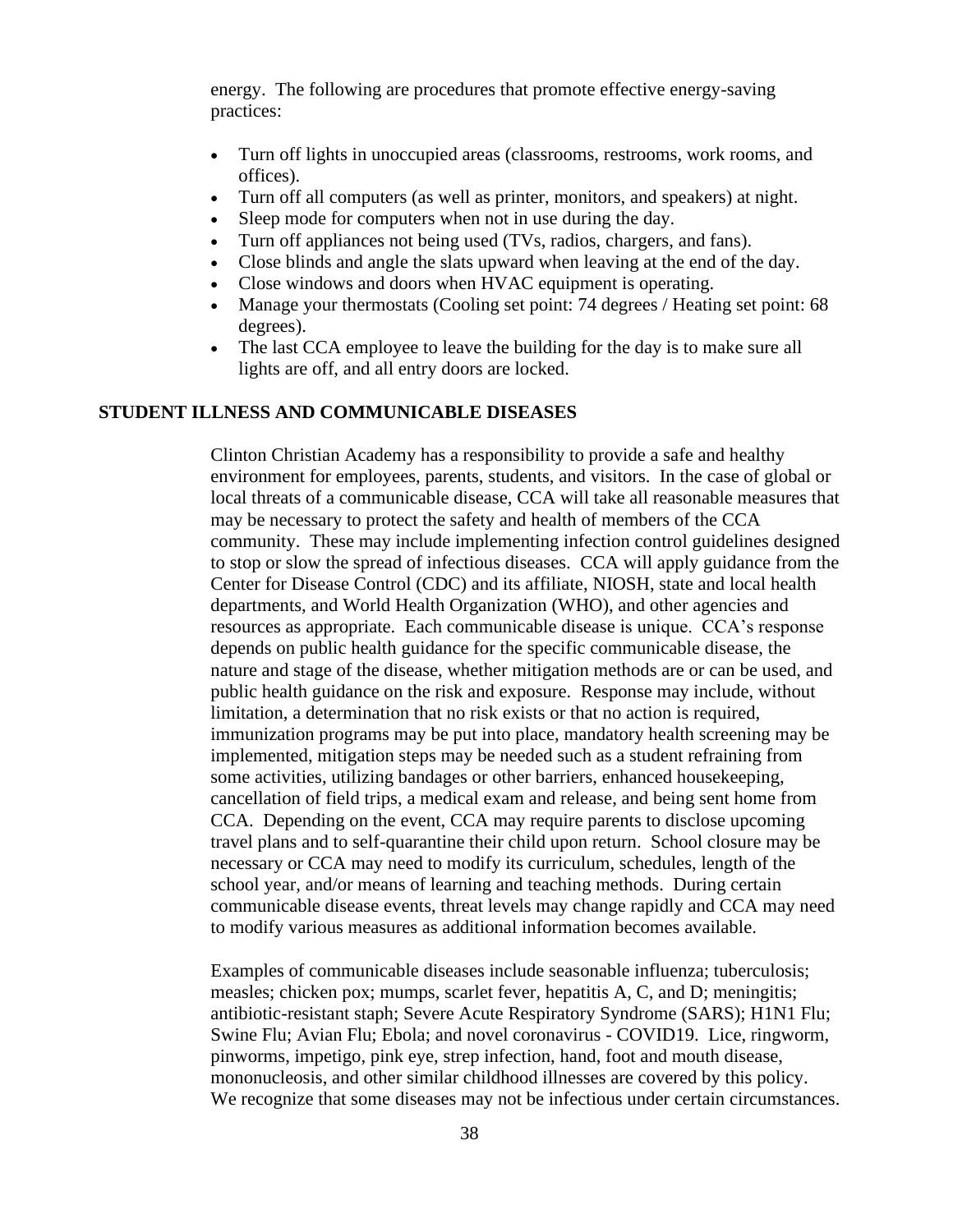We rely on our parents as the first step in preventing infection in the CCA environment. We count on them to use good judgment in protecting our CCA community. A sick child should not be in school but should remain at home in an environment where proper care may be given. If a student is not feeling well, he/she should inform the classroom teacher and ask to be excused to go to the office. If a student asks to go home, the student will be released only with permission from the parent/guardian or from the person designated on the student's emergency card. A student who presents at CCA with symptoms of an illness and/or is unable to participate in the day's activities will be removed from the classroom and the parents, or an emergency contact if the parents cannot be reached, will be contacted. Students must be picked up within the hour of the CCA's request that the child be sent home due to illness. Teachers will be informed of the student's dismissal for illness. To prevent the spread of infection through direct contamination (coughing, sneezing, talking, sharing articles, etc.) students must be asymptomatic without the aid of medications before returning to CCA. In other words, students must have no fever, vomiting, etc. for 24 hours prior to their return to School.

Parents/students who know or have a reasonable basis for believing that a student has a communicable disease that may pose a threat to other students, parents, school employees, visitors, or the public should immediately contact their health provider. Parents/students have a "reasonable basis" for believing that a student has a communicable disease when they show or feel signs or illness, such as coughing, sneezing, fever, joint aches, have an overall ill feeling, or when they know that they have been exposed to someone with a known communicable disease or suspected communicable disease. For the health and safety of the CCA community, parents should report to the health department if their child has a confirmed communicable disease that poses a risk to others in the CCA community. The Mississippi Department of Health shall be notified when a student is sent home because of a communicable disease. In case of student absence due to the reportable communicable disease, a release card from the Department of Health or a letter from the family physician indicating that the Department of Health regulations have been fulfilled must be presented when the student returns to school (indicating that the student is no longer infectious).

CCA will generally not identify an infected student to CCA employees or other students or their parents, although public health guidance will guide the CCA's communications. It may be necessary to alert others in the community who were in certain areas or at certain times that exposure could have occurred. CCA will disclose sensitive medical information of students no further than is necessary to ensure the health and safety of our employees, students, parents, and visitors in a manner consistent with applicable law. CCA will comply with all federal and state laws in regard to confidentiality and privacy requirements.